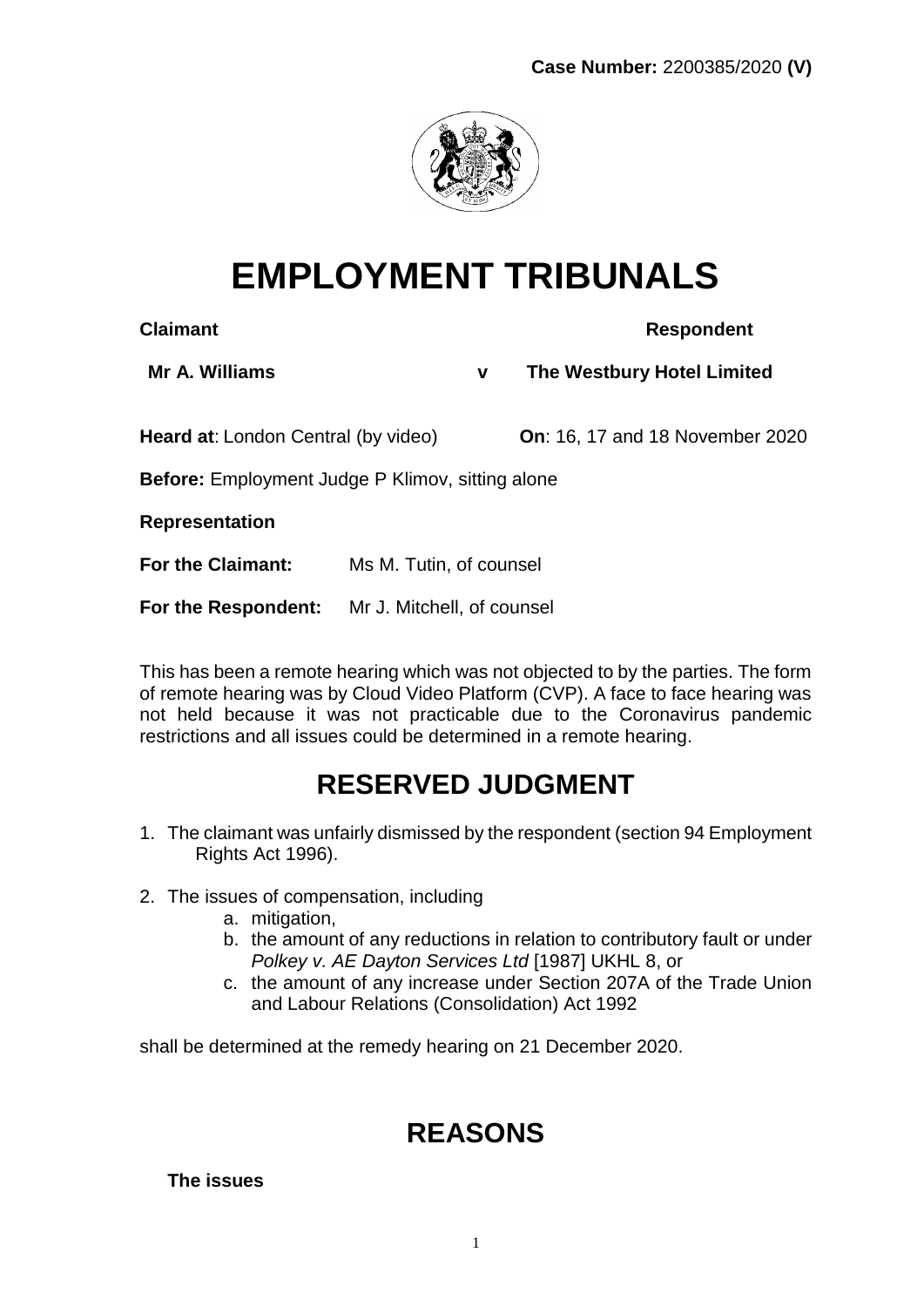1. The issues for the tribunal to determine are set out in the agreed list of issues appended to this judgment as Annex A. This judgment determines issues 1 to 8, issues 9 to 12 will be finally determined at the remedy hearing on 21 December 2020.

#### **History of proceedings**

- 2. By a claim form presented on 31 January 2020 the claimant brought a complaint of unfair dismissal. The claimant seeks compensation and an uplift of 25% due to the respondent's alleged unreasonable failure to comply with ACAS Code of Practice on Disciplinary and Grievance Procedures.
- 3. The respondent admits that it dismissed the claimant. It denies that the dismissal was unfair. It avers that the dismissal was by reason related to the claimant's conduct and that in all the circumstances the dismissal was fair.
- 4. In the alternative, it avers that if the dismissal was found to be procedurally unfair:
	- (i) the claimant would have been dismissed in any event;
	- (ii) the claimant contributed overwhelmingly to his dismissal and any compensation awarded should be reduced to reflect the claimant's contributory fault, and
	- (iii) the claimant shall be put to strict proof of any and all losses occasioned by his dismissal, including his attempts to mitigate such losses.
- 5. The claimant was represented at the hearing by Ms Tutin (of counsel) and the respondent by Mr Mitchell (of counsel). I am grateful to both counsels for their cooperation and assistance to the tribunal in dealing with this case.
- 6. The respondent called two witnesses, Mr Heinrich Dominici, the former Hotel Manager of the respondent, and Mr Andrew Henning, the former General Manager of the respondent. Both gave sworn evidence and were crossexamined.
- 7. The respondent submitted a witness statement of Ms Liliana Gutierrez, the former Director of Human Resources of the respondent, but did not call her to give sworn evidence. The respondent confirmed that it was not seeking postponement or a witness order in relation to Ms Gutierrez. Mr Mitchell submitted her witness statement as a written representation under Rule 42 of the Employment Tribunal Rules of Procedure, acknowledging that since her evidence was not tested on cross-examination, the statement should carry less weight.
- 8. The respondent also submitted on the first day of the hearing a witness statement of Mr Francesco Antanazzo, HR Officer of the respondent, and sought the tribunal's permission to admit his evidence. The claimant opposed the application, arguing that the tribunal order of 28 July 2020 stated that all witness statements must be exchanged no later than 5 October 2020 and no other witnesses may be called at the hearing "*except with special permission of the tribunal*". The claimant said that the statement had only been served on Friday, 13 November 2020, in the afternoon and with no explanation for the lateness. The claimant argued that allowing the statement at this stage of the proceedings would be prejudicial to the claimant's interests and that the respondent conduct in presenting the witness statement that late was unreasonable.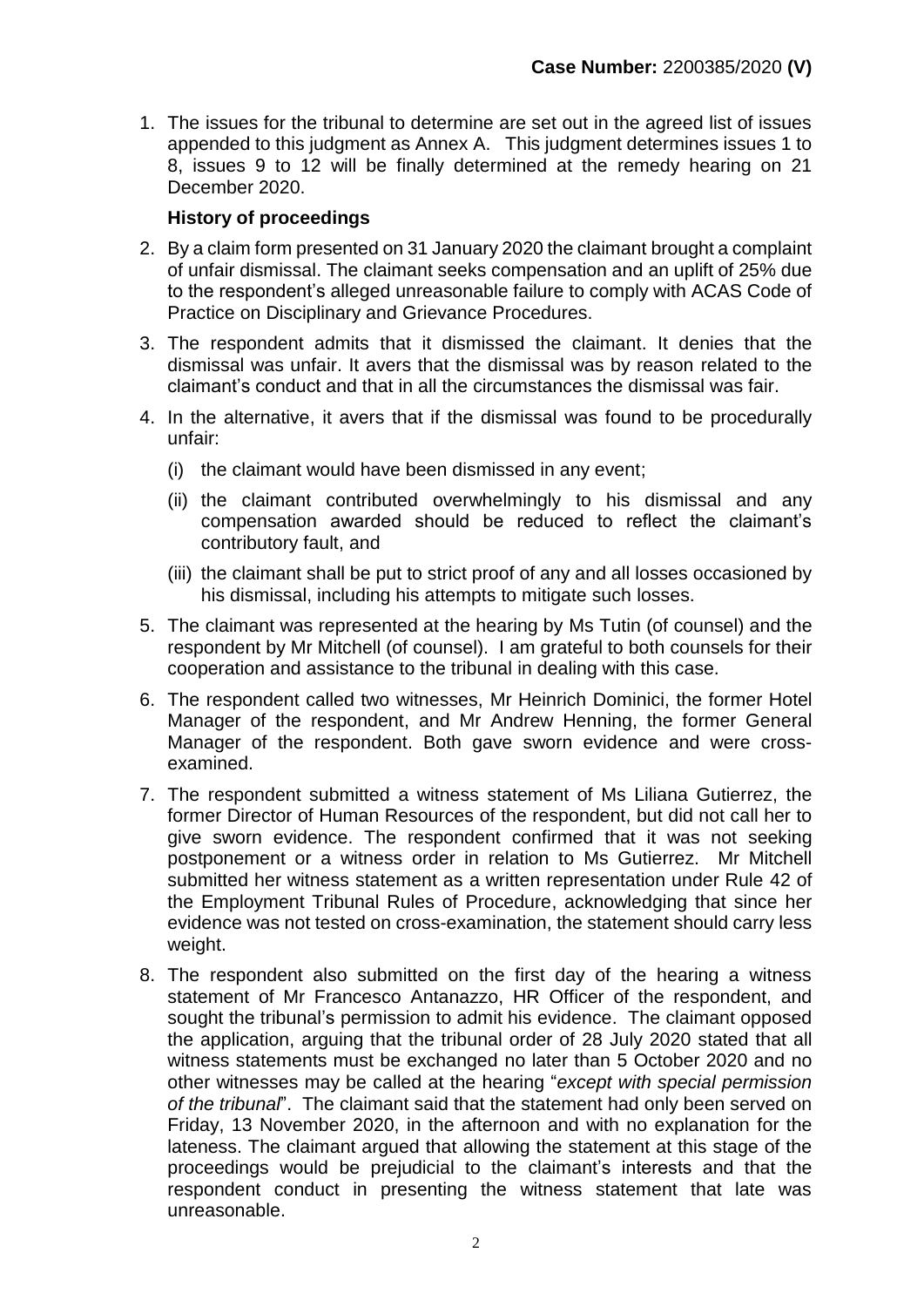- 9. Mr Mitchell for the respondent argued that it was a very short witness statement, which deals with the events following the claimant's dismissal. It was relevant to the remedy issues only. Both parties were technically in breach of the tribunal's orders, as the exchange of other witness statements did not happen until 8 October 2020. He offered the claimant the opportunity to cross-examine Mr Antanazzo in relation to the investigation, disciplinary and appeal meetings, at which he was the note-taker. Ms Tutin said she did not wish to cross-examine Mr Antanazzo on those matters.
- 10.Mr. Mitchell further submitted that any possible prejudice to the claimant could be addressed by cross-examining the witness, that it was the tribunal's role to do justice to both parties, and that it would be prejudicial to the respondent's case on remedies if the evidence related to the restaurant's closure staff redundancies were excluded. He pointed out that the claimant had served an updated schedule of loss late and the respondent did not raise any objections to that. Finally, he argued that the claimant would not have to incur any additional costs as a result of the statement being admitted.
- 11.I balanced the reasons advanced by the parties and decided to give permission for Mr Antanazzo to give evidence for the following reasons. His witness statement is short (13 paragraphs), it deals with the events after the claimant's dismissal. These events are relevant for the tribunal to determine the issues of remedy, there is no clear prejudice to the claimant, which could not be addressed by cross-examining Mr Antanazzo, no additional disclosure will be required, on the claimant's proposed timetable the issues of remedy were due to be heard on Friday, in four days' time, which should give the claimant's counsel sufficient time to take necessary instructions and prepare.
- 12.The claimant gave sworn evidence and was cross-examined. The claimant also presented a witness statement of Mr Tom Booton, the former Sous and then Head Chef at the restaurant. The respondent accepted Mr Booton's evidence and did not wish to cross-examine him. I accepted Mr Booton's evidence as given under oath.
- 13.I was referred to various documents included in the bundle of documents of 390 pages, which the parties introduced in evidence. In the course of the proceedings the respondent disclosed a further four documents, which I read, and on which contents the respondent's witnesses were cross-examined.
- 14.During the claimant's cross-examination Mr Mitchell showed the tribunal CCTV footage related to the lunch event on 28 July 2019. There were some minor technical issues with the playing of the footage, which made it run a little staccato. After the hearing I watched the footage on my computer, and I am satisfied that I saw all the parts of the footage that Mr Mitchell wished me to watch fully and clearly.
- 15.The hearing was originally listed for five days. At the beginning of the hearing I discussed with the parties the timetabling. I decided to adopt the timetable proposed by the claimant. The hearing was split into three parts - to deal with the issues of liability first (days 1 to 3), deliberation and decision on liability (day 4) and remedy (if required) on day 5.
- 16.At the conclusion of the liability hearing I decide to reserve my judgment on liability and relist the remedy hearing (if required) for a later date. By agreement, the remedy hearing (if required) was listed for 21 December 2020.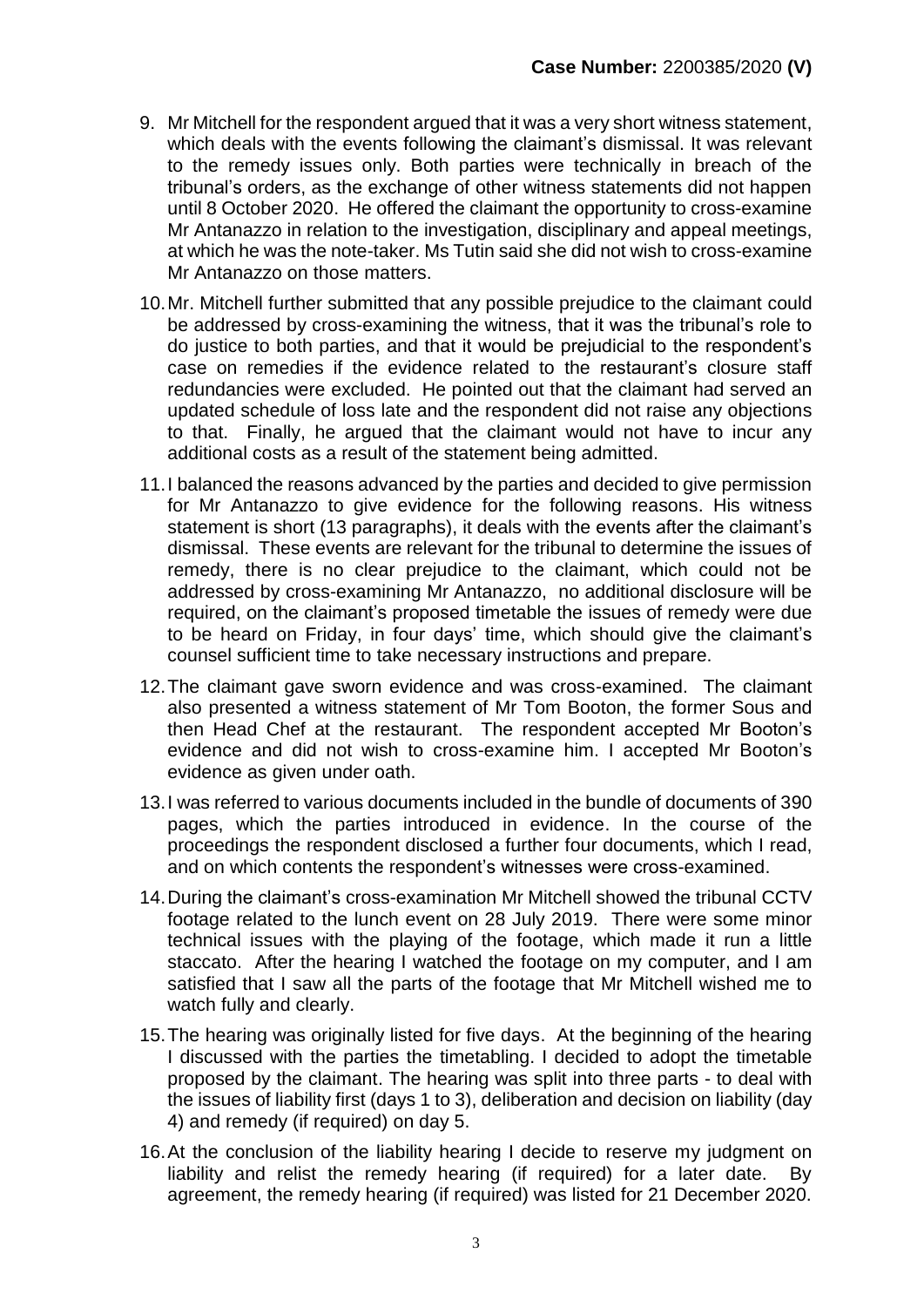The parties agreed that the claimant should provide to the respondent mitigation documents by 23 November 2020 and a supplemental witness statement on the issues of mitigation by 30 November 2020.

#### **Findings of fact**

- 17.The respondent is the operator of a five-star hotel based in Mayfair, London (the "Hotel"). It is owned by Cola Holdings Group Limited, the director of which is Mr Azad Cola. Mr Azad Cola is also the sole director of the respondent. His father, Mr. Bakir Azad was a director of the respondent and Cola Holdings Group Limited until 30 March 2012. Since 2017, the Hotel has been part of the Luxury Collection by Marriott International franchise.
- 18.The claimant is a Michelin-starred chef. During his 36 years' career in the hospitality industry he has worked in various prestigious restaurants in the UK, France and the USA. Prior to joining the respondent, the claimant worked as the Head Chef at "Marcus Wareing at the Berkley", a two Michelin-starred restaurant.
- 19.In or around June 2010, the claimant was told that the owners of the Hotel were interested in recruiting him to run the Hotel's restaurant. The Hotel had a fivestar ranking at the time, and the owners wished to gain accolades for the main hotel restaurant, such as a Michelin star and more AA rosettes. The owners sought to address this issue by finding a suitable executive head chef to take over the running of the restaurant rather than have the restaurant run by the Hotel's management.
- 20.Mr Azad Cola, and his father, and the then Hotel's General Manager, Mr Zeljko Stasevic ate the claimant's food at the Marcus Wareing at the Berkeley restaurant on several occasions and decided to offer the claimant the opportunity to the run the restaurant.
- 21.The negotiations over the claimant's employment continued over a period of five months, resulting in the parties signing the claimant's employment contract on 23 November 2010.
- 22.It was Mr Azad's wish that the restaurant had the claimant's name, however he rejected the claimant's request to make him an equity partner in the restaurant business.
- 23.The claimant commenced his employment with the respondent in January 2011. There is a disagreement between the parties as to the exact start date, however it is not material for the issues I need to determine.
- 24.The restaurant was refurbished and opened to the public on 28 November 2011 under the name "Alyn Williams at the Westbury". It soon started receiving many recognitions and accolades, including an entry into the AA restaurant guide with a three-rosette award, gaining a fourth rosette three years later. In October 2012, the restaurant was awarded one-star rating in the Michelin guide, which it kept for the entire period of the claimant's employment.
- 25.From January 2011 until May 2018 the claimant worked full time at the restaurant, and in addition to preparing food, was responsible for all aspects of the running of the restaurant, including, recruiting staff, designing the look of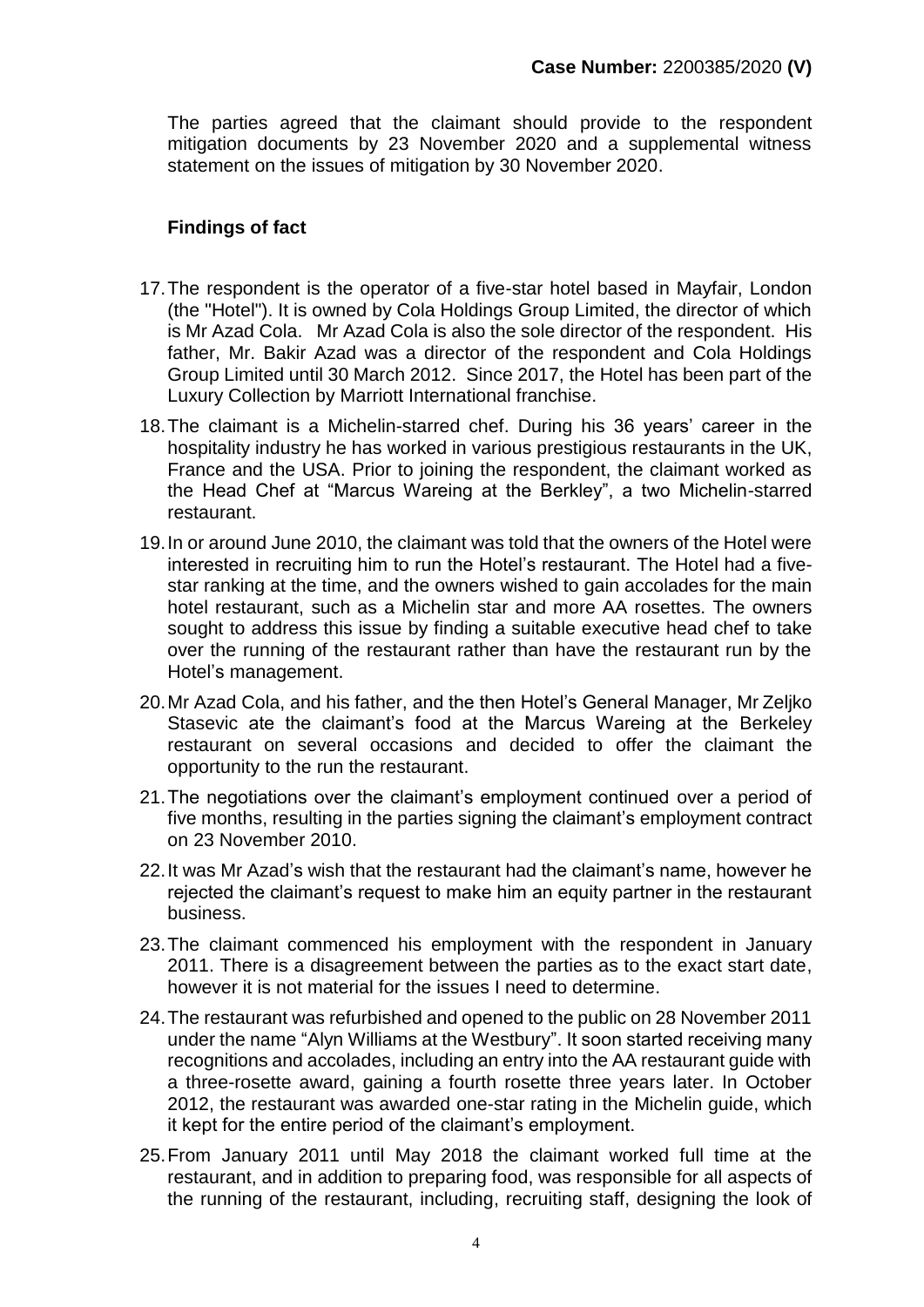the dining room, choosing and ordering all of the fixtures and fittings, redesigning the kitchen layout, ordering kitchen equipment, designing and implementing all of the food menus and setting the standards and the ethos of the restaurant.

- 26.The claimant was regarded as the ambassador and the face of the restaurant and had a great deal of control and autonomy in the running of the restaurant. That was accepted by Mr Henning in his evidence.
- 27.The claimant tried to engage Mr Azad Cola in the details of the restaurant business but was told by Mr Cola that he was not interested in the details and just wanted the claimant to make a success of the restaurant. Mr Cola told the claimant that he was the expert, and that Mr Cola wanted the claimant to see the restaurant as his own.

#### The Wild Rabbit

- 28.In November 2017, the claimant accepted an offer to join the Wild Rabbit restaurant in Oxfordshire in the position of Chef/Patron. He informed Mr Azad Cola and Mr Stasevic of his intention to leave his job at the respondent. It was agreed in subsequent discussions between the three of them that the claimant would stay involved in the restaurant, acting as a consultant and remaining "the figurehead" of the restaurant until the Hotel closed for refurbishment, which was planned for the end of 2018.
- 29.The arrangement was then extended to become open ended, as the planned closure had been delayed until the end of 2019. It was also agreed that the claimant would put in place a team to continue running the operations to the same standard, that he would come to the restaurant each week, make himself available for advice at any time, and stay in regular contact with the acting head chef (Tom Booton) and the management of the restaurant (Chris Bakowski). Mr Cola agreed that the claimant would continue to be paid his full salary.
- 30.The claimant continued to be involved in the restaurant matters during his time at the Wild Rabbit, which he joined in May 2018. For personal reasons in October 2018 he reduced his time at the Wild Rabbit to two days a week, spending three days a week at the Hotel's restaurant, and eventually left the Wild Rabbit at the end of January 2019 and returned to the restaurant on a full time basis.

#### Management Changes at the Hotel

- 31.When the claimant joined the respondent in January 2011, Mr Stasevic was the General Manager, to whom the claimant reported. Mr Stasevic left the Hotel in January 2016 for another job at the Cola Hotels Group. Mr Ashley Cole, who until then was Mr Stasevic' deputy, became the General Manager. He left the Hotel in October 2017 and Mr Stasevic returned to the Hotel as the General Manager for a short period until the new General Manager, Mr Andrew Henning, was appointed in January 2018.
- 32.In 2017 the Hotel became part of the Starwood Luxury Collection as a franchisee of Marriott Internationals. Mr Henning had previously worked within the Marriott and Starwood groups. After Mr Henning's arrival further management changes took place at the Hotel, including the appointment in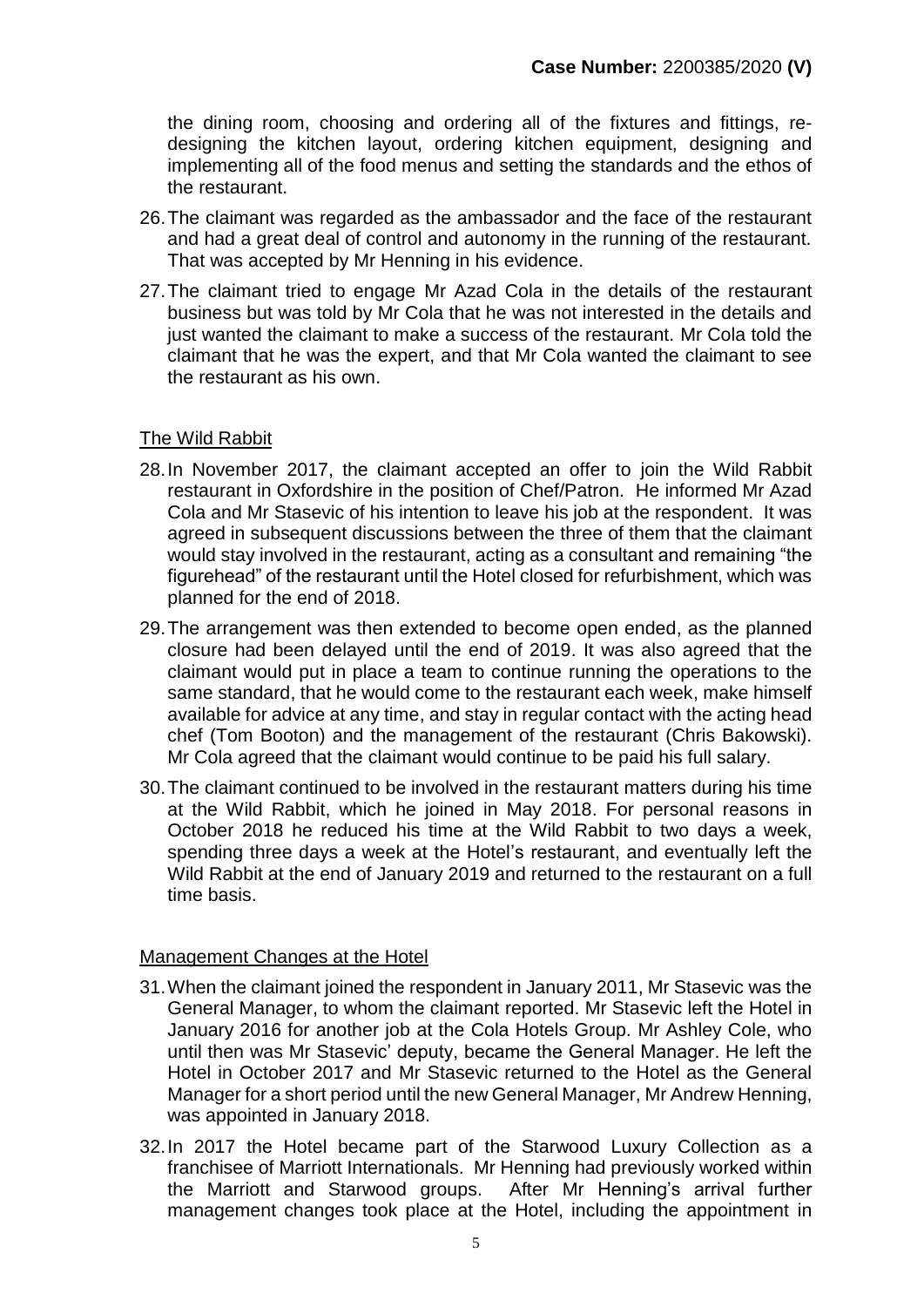March 2018 of Mr Heinrich Dominici as the Hotel Manager and a deputy of Mr Henning and Ms Lilliana Gutierrez as the Human Resources director. Both previously worked in the Starwood group.

- <span id="page-5-1"></span>33.Mr Dominici told the tribunal that he had been hired because of his previous work in the Starwood Luxury Collection group with the task to bring the running of the Hotel to the standard expected of a member of the Starwood Luxury Collection. Mr. Dominici admitted that the changes that had been taking place at the Hotel had resulted in most of senior personnel leaving or being dismissed. He also confirmed that the decisions concerning recruiting and dismissing senior personnel at the respondent were not taken without Mr Cola's approval.
- <span id="page-5-0"></span>34.On 14 November 2018, Mr Henning called the claimant and asked him to assume wider responsibilities in the Hotel food and beverage operations because Mr Henning thought that the claimant had to do more to justify his salary, and that Mr Booton was largely fulfilling the claimant's role as the Head Chef. The claimant refused. He said that he wanted to concentrate on further improving the restaurant with the aim of achieving second Michelin stars.

#### Lunch on 28 July 2019

- 35.On Sunday, 28 July 2019, the claimant used the restaurant to host a private lunch for his friends and family, including his children. He brought his food and drinks and used the restaurant kitchen to cook a meal.
- 36.Before staring at the kitchen, the claimant set up in the main area of the restaurant an improvised football goals, using two restaurant's armchairs and a small net he had brought with him. Two young boys started to play with a small soft ball kicking it into the improvised goals. Their play involved the following activities:
	- (i) jumping over the net,
	- (ii) kicking and throwing the ball against the walls and the ceiling,
	- (iii) fighting for the ball and chasing each other around the restaurant,
	- (iv) diving onto the sofa-bench to catch the ball, which stood next to the tables laid for breakfast,
	- (v) taking a running jump onto the sofa-bench,
	- (vi) wrestling with each other on the sofa-bench,
	- (vii) doing a headstand on the sofa-bench.
- 37.One of the boys took from the bar a small bottle of tabasco sauce and drank some sauce by dipping it from the bottle into his mouth. The other boy on 14 separate occasions took, using his hand, and ate sugar cubes from the sugar bowls on the tables laid for breakfast. On one of those occasions he took a sugar cube after wiping his nose and on another occasion after scratching his groin through trousers.
- 38.The claimant's guests were allowed into the kitchen to watch the claimant cooking. They did not take part in the cooking of the meal.
- 39.One of the guests came into the main area of the restaurant and went through several drawers and the cupboard of the service station, searching for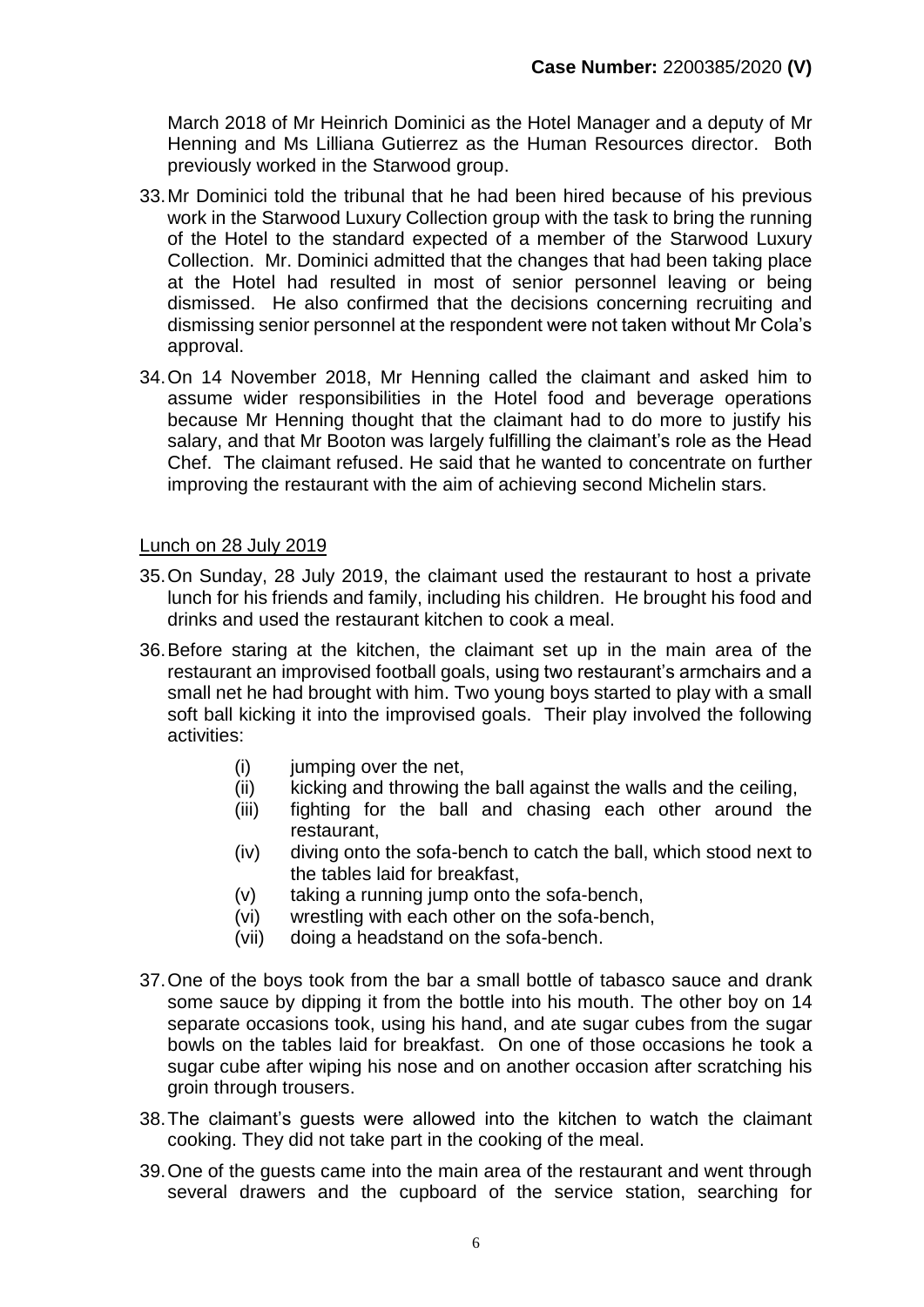something. She did not take anything from the drawers or the cupboard and returned to the kitchen. A few minutes later the claimant came to the service station and searched the drawers and the cupboard. He did not take anything from the drawers or the cupboard.

- 40.The events in the restaurant were captured on CCTV and used as evidence against the claimant in the disciplinary proceedings.
- 41.No damage was done to the restaurant's fixtures and fittings by the children or the claimant or his guests.
- <span id="page-6-0"></span>42.The lunch on 28 July 2019 was not the first occasion when the claimant used the restaurant to host a private event. I accept the claimant's evidence that since joining the respondent and before the lunch on 28 July 2019 he had done so on 61 previous occasions. I also accept his evidence that the private use of the restaurant was agreed between the claimant and the former Hotel's management (Mr. Stasevic and Mr Shaw) on the condition that after the use the claimant must clean the kitchen and the dining area and everything must be put in the same condition, all rubbish removed, all equipment cleaned and polished, and that there was no need for the claimant to ask permission from the General Manager to use the restaurant for a private event on each such occasion, so long as those conditions were respected.
- 43.After each such use the claimant put everything in order and thoroughly cleaned the kitchen and the dining room and all kitchen equipment he used. I accept the claimant's evidence on this, as further corroborated by the evidence of Mr Booton.
- 44.I also accept the claimant's evidence that he did not know that under the new management such use was no longer permitted or that he had to seek permission of the General Manager on each such occasion, and that had he been told to stop using the restaurant for private events he would have immediately done so.
- 45.Mr Henning and Mr Dominici were aware that the claimant had been using the restaurant for private events. The respondent's evidence is that on 11 March 2019 Mr Rodriguez, the Hotel Security manager, told them that the claimant had been seen by a security officer on patrol having a private dinner in the restaurant on 10 March 2019.
- 46.The claimant says he was not in the restaurant on that date. The restaurant's access log does not show that the claimant entered the restaurant on that date. However, the claimant admits using the restaurant for a private dinner on 3 March 2019.
- 47.On the balance of probabilities, I find that the correct date is 3 March 2019 and Mr Rodriquez told Mr Henning and Mr Dominici of the use the following Monday, 4 March 2019, and the 10<sup>th</sup> March date in the security report was incorrect. I find this because the security report is not a contemporaneous document, it was prepared on request of Ms. Gutierrez more than five months later, on 19 August 2019.
- 48.In any event the difference of seven days is not material. Both Mr Henning and Mr Dominici accepted that, as early as March 2019, they knew that the claimant had been using the restaurant for hosting private events and neither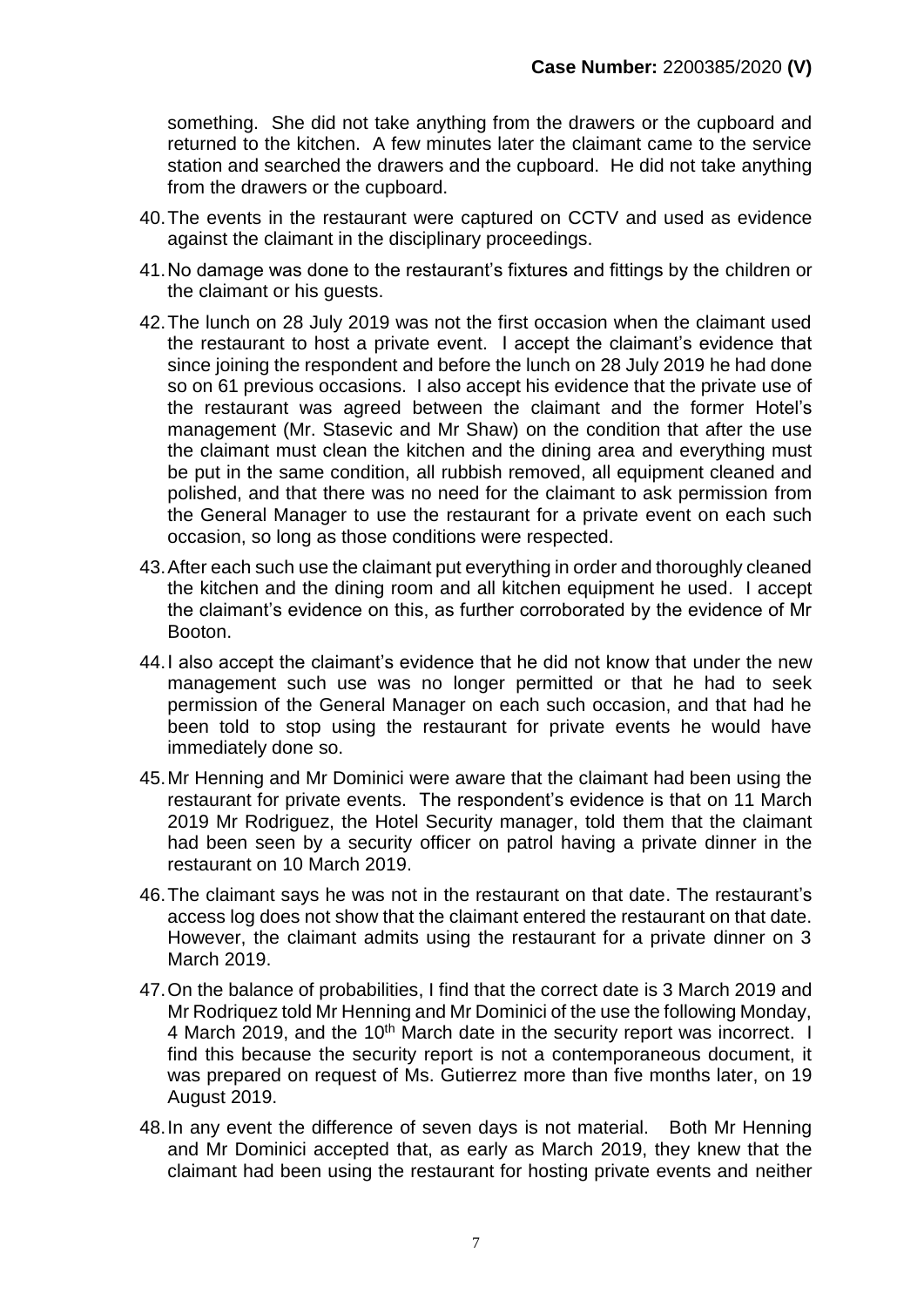of them had told the claimant that such use was unacceptable and must be stopped.

- 49.Mr Rodriguez told Mr Henning and Mr Dominici that the reason the security officer had not reported the matter as a security incident in March was because he had seen such events happening in the past and there was no clear guidance as to whether such use was allowed. Mr Rodriquez sought guidance from Mr Henning and Mr Dominici and was told that they would deal with the issue and speak with the claimant.
- 50.Neither of them had spoken with the claimant about this until the disciplinary process, which was initiated after the events on 28 July 2019. Mr Dominici said that Mr Henning told him that he would speak with the claimant. Mr Henning said that he had expected Mr Dominici to do that, and because of that confusion neither of them had spoken with the claimant.
- <span id="page-7-0"></span>51.I do not accept their explanation. They both said that they had responsibility to deal with important staff matters. They both accepted that they regarded the matter as serious (Mr Henning in his witness statement calls them "incidents") and that it needed to be investigated and dealt with promptly. They were in regular contact with each other. I find that if each of them thought the other person was investigating the "incident", that person would have asked the other about it, considering the seriousness they claimed they both had attached to it.
- 52.Furthermore, the claimant used the restaurant to host a private dinner on 17 March 2019 and that was again reported by Mr Rodriguez to Mr Dominici immediately by sending a text message. Mr Rodriguez told Mr Dominici that there had been a complaint of noise coming from children playing in the restaurant and asked what actions should be taken. Mr Dominici told Mr Rodriguez to ask children to keep the noise down but to take no further actions, and that further actions would be taken the next day.
- 53.The following day Mr Dominici spoke with Mr Henning about the matter and Mr Henning told him that he would raise it with Mr. Cola to clarify whether the private use of the restaurant by the claimant was allowed. Mr Henning admits that he never raised the matter with Mr Cola despite having several opportunities to do so. When he was asked by Ms Tutin why he had not done that, he answered that he could not give any "practical reason".
- 54.Mr Dominici said in his evidence that the reason the claimant had not been spoken about was because at that stage no decision had been taken as to whether such use was allowed. Mr Dominici and Mr Henning both admitted that unless the claimant had been told to stop using the restaurant for hosting private events, it was reasonable for the claimant to assume that he could continue to use the restaurant in that way.
- 55.Before the lunch on 28 July 2019 the claimant hosted another private event on 7 April 2019. The disclosed materials do not provide any details as to that event and the witnesses were not questioned about it.
- <span id="page-7-1"></span>56.The lunch on 28 July 2019 was not reported by the security to Mr Dominici or Mr Henning. That was done on instructions from Goran, a personal security guard of Mr Cola. Goran had direct access to the Hotel's CCTV system and was able to see what was happening in the restaurant. Goran is not an employee of the respondent. Mr Dominici said that he thought that the reason him and Mr Henning had not been informed by the security was because Mr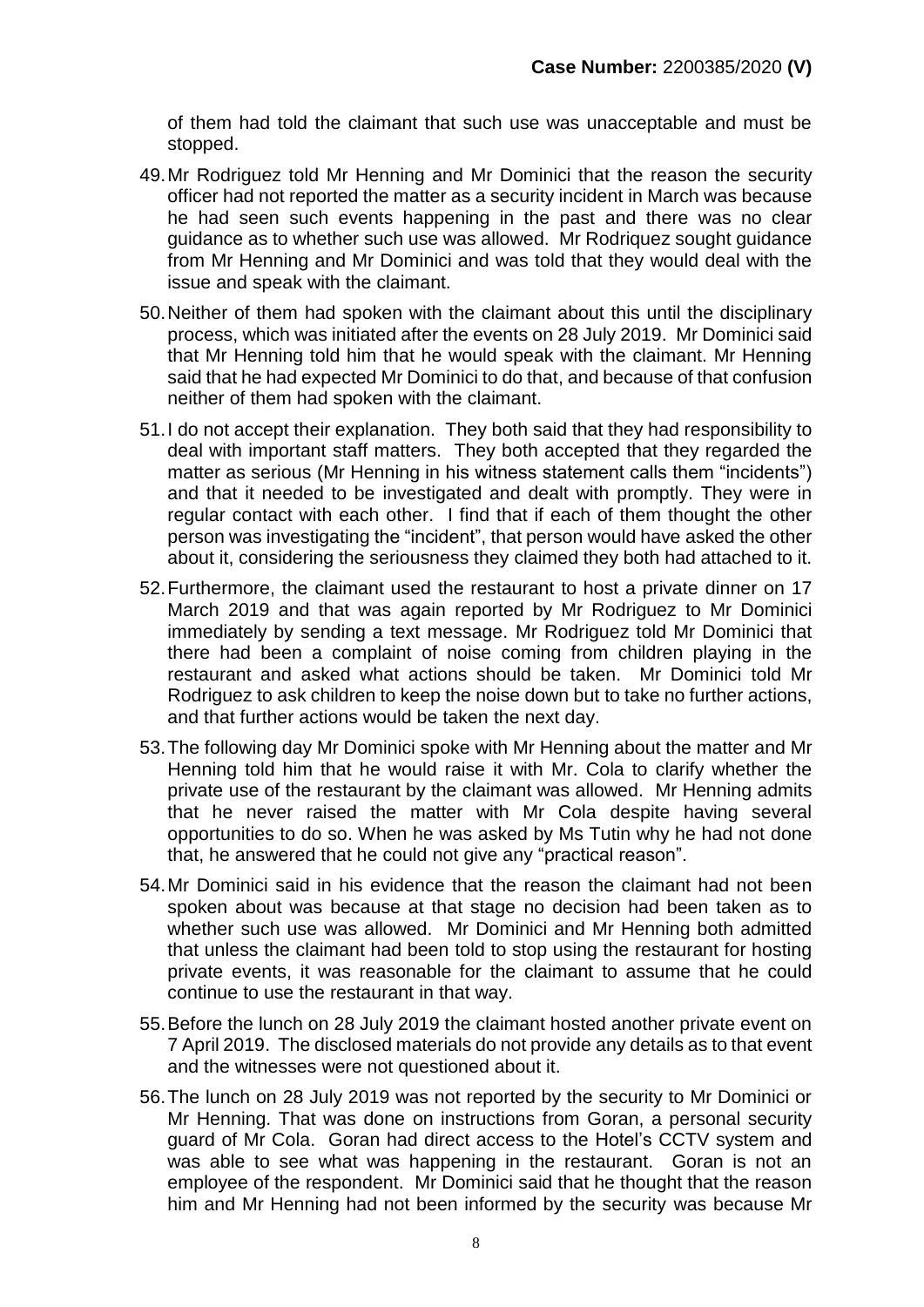Cola wanted to "*test*" them to see if they were aware of the same. Mr Henning admitted that it was possible and said that based on his experience it was not normal that the Hotel's CCTV system was accessible by someone, who was not an employee of the Hotel.

#### Mr Dominici's suspension and Mr Henning's meeting with Mr Cola

- 57.On 15 August 2019, Mr Dominici was informed by Mr Bakowski, the restaurant manager, that Mr Cocking, property director at Cola Hotels, had instructed Mr Bakowski to remove a cable to the sound equipment system because the cable was taped to the floor and Mr Cocking considered that to be a health & safety hazard. Removing the cable meant that no music could be played at the restaurant. Mr Dominici told Mr Bakowski to reinstall the cable.
- 58.Mr Cocking complained to Mr Cola that Mr Dominici and Mr Bakowski had reinstalled the cable. Mr Cola called Mr Dominici. Mr Dominici said that he could not recall what Mr Cola had told him as the call was only 10-20 seconds long but recalls that Mr Cola was very upset with him about the cable matter and that he had not taken proper actions in relation to the claimant and his family "playing football" in the restaurant on 28 July 2019.
- 59.Following that call from Mr Cola, Mr Dominici deleted all his text messages on his work telephone. He explained that he had done that because he thought he would be leaving the respondent and would have to return the telephone and did not wish his private messages to be read by the respondent.
- 60.On 16 August 2019, Mr Dominici was suspended by the respondent until further notice pending investigation into an allegation of breaching Health and Safety Regulations. Mr. Bakowski was suspended, a day earlier and appealed his suspension, the appeal was denied.
- 61.Mr Henning was on holiday at that time. He recalls Ms Gutierrez calling him about the matter and telling him that Mr Dominici would be suspended. Mr Henning agreed with the suspension. He admitted that he had thought that the issue had been made bigger than what he had anticipated, but the suspension was a "*sensible thing to do*" due to there being "*a lot of tension*".
- 62.On 18 August 2019, Mr Dominici wrote a letter to Mr Henning and Ms Gutierrez protesting his innocence and explaining why he had told Mr Bakowski to reinstall the cable. In that letter Mr Dominici writes [**my emphasis**]:

*Randomly I met Mr Antonazzo and Mr Rodriquez together in front of the HR office and Mr Rodriquez told us that he has been instructed to suspend the person who plugged in the cable in Alyn Williams restaurant. While having this conversation, I made Mr Henning aware of the situation and shortly afterwards I witnessed from the distance that Mr Antonazzo has been contact by Mr Cola directly. I therefore decided to keep myself out of any investigation by the Human Resources department, reinsuring only that the instructions I have been given by Mr Cola, are fully executed.*

*[…]*

*Coming back to the second allegation that I have not taken proper action on Mr Williams and his family playing football in the restaurant on a Monday or Sunday in July. It is very difficult being accused of something, I haven't been informed of it at all. I just learned about this in pits (sic) and pieces firstly from Mr Cola, and afterwards from Mr Rodriquez and Mr Antonazzo. As far as I heard of, there is some video footage available, showing two kids playing soccer in the restaurant while it is closed. Until this Thursday, I have had now (sic) information that this happened in July. There was no report from security, nothing is tracked on diligence and if it happened on a weekend, I even haven't received any comment via Front Office from the Duty Managers. In short, it opens up a series of questions why this has not been noticed by security, respectively, why this has not been reported to the Hotel Management and the Human Resources department. All signs*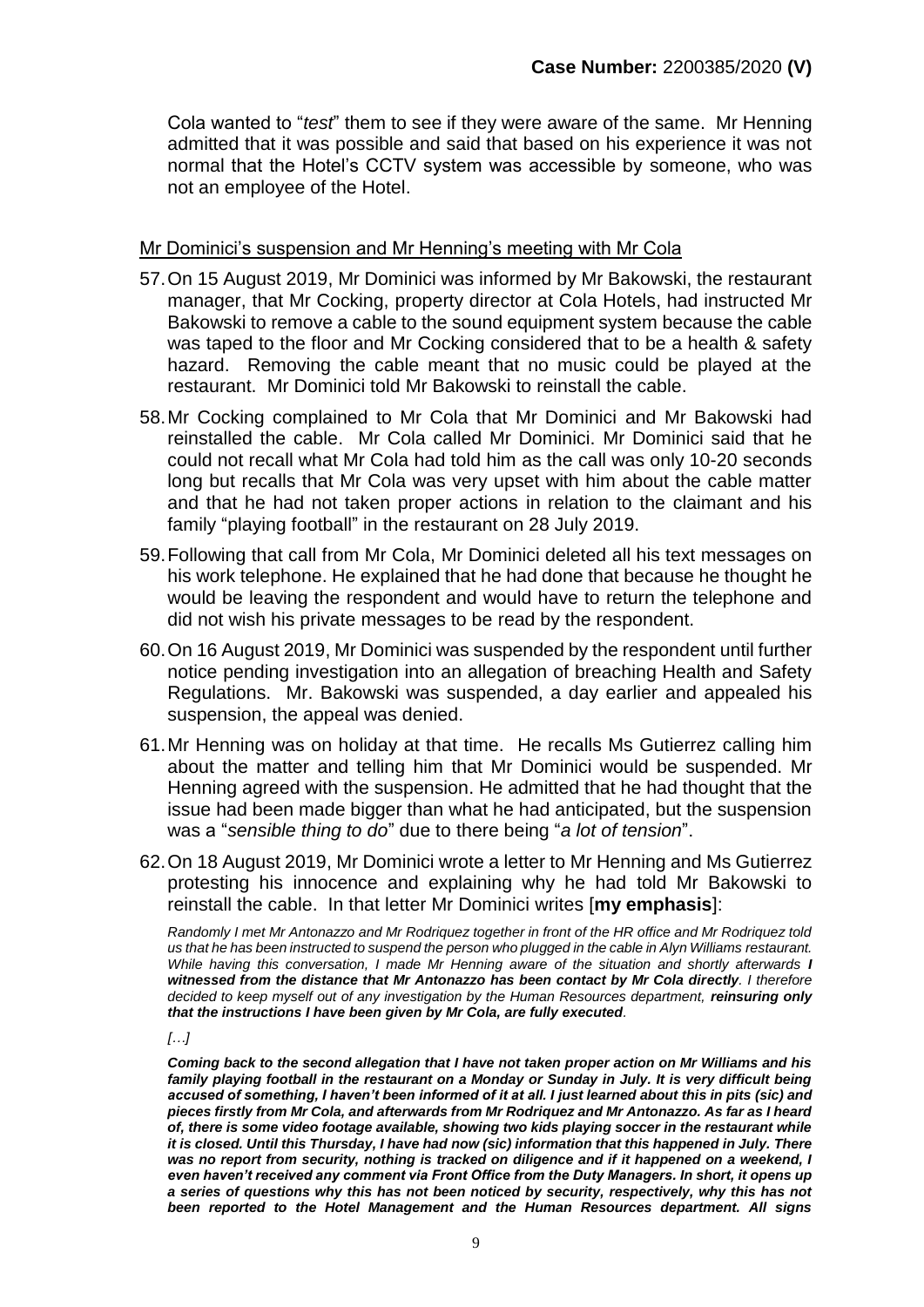*recommend that proper procedures have not been followed in this case and additional investigations deems necessary.*

*It is beyond my knowledge why this information has not been shared with me and I can only assure you that I would have reported it immediately. […]*

*Mr Rodriquez asked me several times this week about the cameras in the restaurant – as this CCTV system is obviously not connected to the main CCTV system. It might be that his question has a connection with this issue – however, I can only guess, as I still haven't seen the video footage, or any other evidence until today. […]* 

*In conclusion, I sincerely hope that above explanatory notes in connection with the allegations against me, support your investigation and help to explain my movements in those two cases. It is my great pleasure to work for this company and I will be certainly at your disposal for any further questions in this regard.*

- 63.After the suspension of Mr Dominici, Mr Henning had a telephone conversation with Mr Cola. Mr Henning said he could not recall the exact date of that conversation, however shortly thereafter he went to meet Mr Cola in Monaco, where he lives. Mr Henning said that he could not recall what exactly Mr Cola had said to him but admitted that the restaurant "*misuse*" was mentioned by Mr Cola and that he was very "*concerned*" about that matter. Mr Henning did not inform Mr Cola that he knew that the claimant had been using the restaurant for private events. He also admitted that Mr Cola would not have known of the arrangements to use the restaurant the claimant had had with the previous management. Mr Henning did not inform Mr Cola that he had been planning to seek his guidance on the claimant using the restaurant. Following the telephone conversation with Mr Cola he did not speak with the claimant.
- 64.Mr Henning met with Mr Azad and Mr Bakir Cola on 20 August 2020 in Monaco. Mr Henning admits that the issue of the claimant's use of the restaurant was discussed, and that Mr Cola and his father were "*clearly upset*". He says he cannot recall the exact words spoken by them, but he accepts that their expectations were that he would deal with the matter "*robustly*". He denies that Mr Cola instructed him to dismiss the claimant. He says he reassured Mr Cola that he would deal with the matter appropriately.
- 65.Upon returning to London, on 22 August 2019, Mr Henning, Ms Gutierrez met with Mr Dominici. There is a note of the meeting, which I reproduce in full, as I find it an important document in understanding the factual background against which the decision to dismiss the claimant was taken [**my emphasis**].

*Meeting with Heinrich Dominici Thursday 22nd August @ 2 pm*

*Present: -*

*Andrew Henning – (General Manager) AH Liliana Gutierrez (Director of HR) LG Heinrich Dominici (Hotel manager) HD*

*…….……………………………………………………………………………………………………………*

*AH: Welcomed Mr. Dominici to the meeting explaining the points below following his meeting with Mr. Cola on Tuesday 20th August.* 

*To set the context:* 

We as a Management team come from a corporate world into a franchise environment and we want to continue with this corporate approach which is right but at the end of the day we can't forget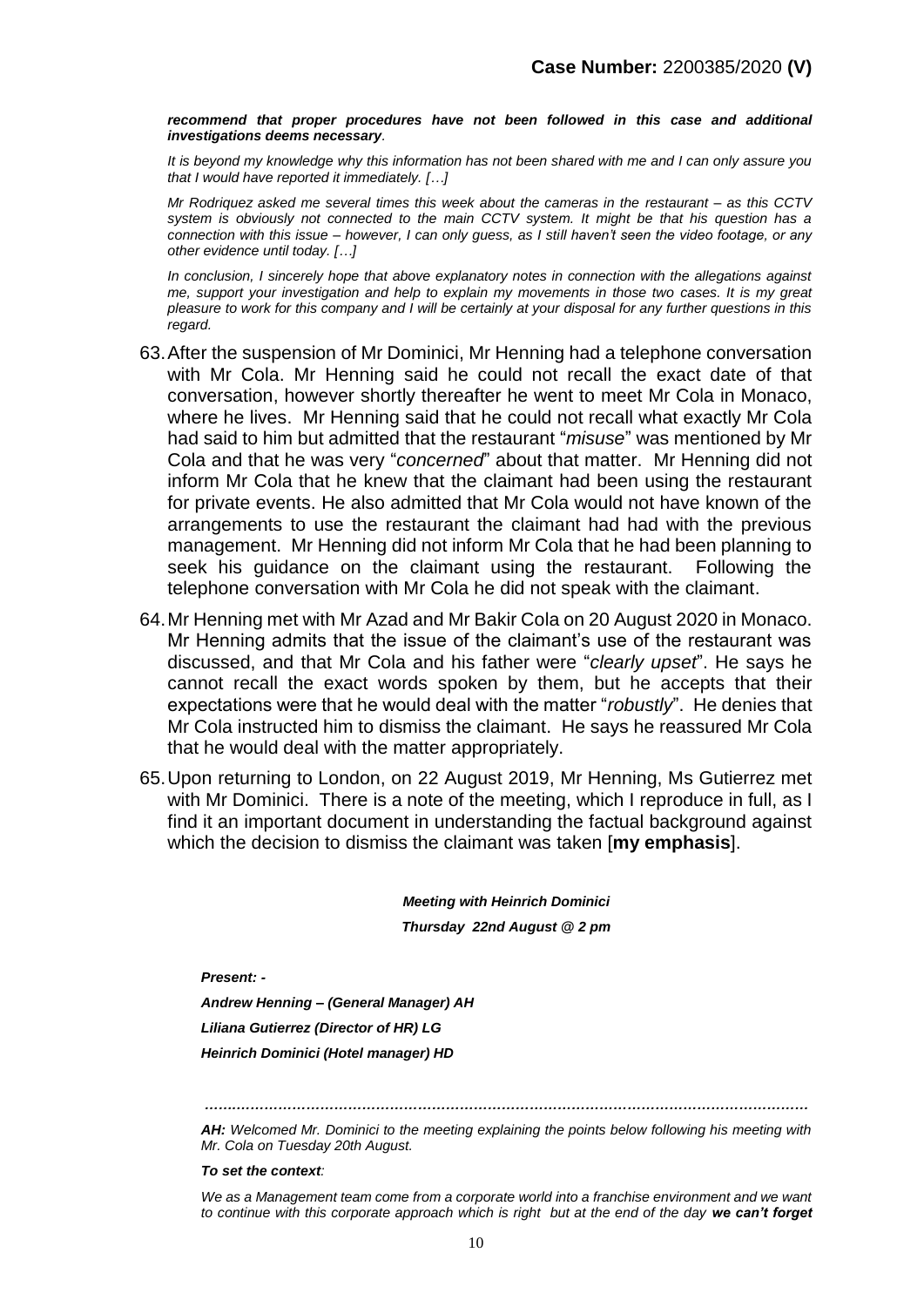*that we do work for a family, this is the reality and that influence how things are done and how the decisions are made, we have seen this over the time we have been here.* 

*Also, what affects all this is prior to Starwood and Marriott taken the Franchise the family has been managing the hotel and having the control over it. For the last couple of years, they have been on remote, they are sitting abroad so it is understandable that they want to make sure that their business is run with integrity and with a very strict follow up.*

*We are aware that they have been let down by the previous management team, so TRUST is not the automatic instinct. Some of it also adds up with the conversations around what the future of the AW restaurant and the impact on the business.* 

*The information that filters directly to them of what is going on or not at the hotel that made them feel uncomfortable regarding how much trust they can have in their Management team.* 

*Important to strength that the events that happened at the AW restaurant (the use of the restaurant for his personal used) made the owner very uncomfortable as he perceived this as a lack of care from the Management so once more the element of trust is threaten.* 

*It is important and very clear from our side that we clarify exactly the duties and responsibilities of our Property Director, Alex Cocking. Who does what, we need to define his role and to emphasise that we are all working together as a team* 

*Following these incidents, the owners lost trust in me, lost lot of trust in you, rightly or wrongly and Mr Cola Senior was exceptionally angry at me and I got the sense that this was also a warning for me.* 

*Consequently, they don't want you dismissed but hey do want you to get a warning which will be on the form of a First Written Warning.* 

*I reassured him that moving forward I want to be aligned with his expectations and goals, and I want to be immediately aware of all the information that circulates so we can act on it.* 

*I want the Hotel to be successful and that our goals as a team are align.* 

*Also, this was also a wake-up call for me to act on some of these things with a different approach and set some action points and deal with them with immediate effect.* 

*AH: This is my part; do you have any comments?* 

*HD: Not, I don't have any comments. I have not acted against any direction, I was not aware* 

*where Alex Cocking responsibilities ends but in the same time, we all work for an environment* 

*where we all know that there are some high H&S priorities.* 

#### *I am perfectly aware that I don't work for Marriott, but I am working for the Cola Family.*

*I have the most transparent intentions as all I want is the success of the business and if this means for me to put in place stricter policies and make our teams comply, I am happy to put all my efforts on this and action this as from tomorrow if necessary.* 

*In the same time, I understand perfectly Mr Cola and I know that he was let down in the past by the previous Management team and this cost him probably a lot of money, reason why he is so sceptical about this and every piece of information.* 

*Everything we do have a reason behind, and my understanding of the AW event and this was around that period where we were questioning the future of the restaurant, of the Head Chef, Tom Bottom, and his potential departure and the role of Alyn William moving forward.* 

*I am actually happy to know that we get information and support so we can try and run the business to Mr. Cola's expectations, and I do understand the context and agreed.* 

*My actions have always been with the good intention and only for the benefit of the company* 

*AH: I made the point to Mr Cola that we have still some things outstanding that are important and have a greater risks to the business in terms of H&S priorities than came out of that particular meeting and I said also that I will make sure that Mr Cocking will inform you of all the points and what has been done about and I shall be doing that with Alex next week.* 

#### *Some Actions points:*

*Roles and responsibilities of the Executive Management team, Organisational Structure who is who, company culture values about integrity, doing the right thing and play as a team.* 

*Thank you*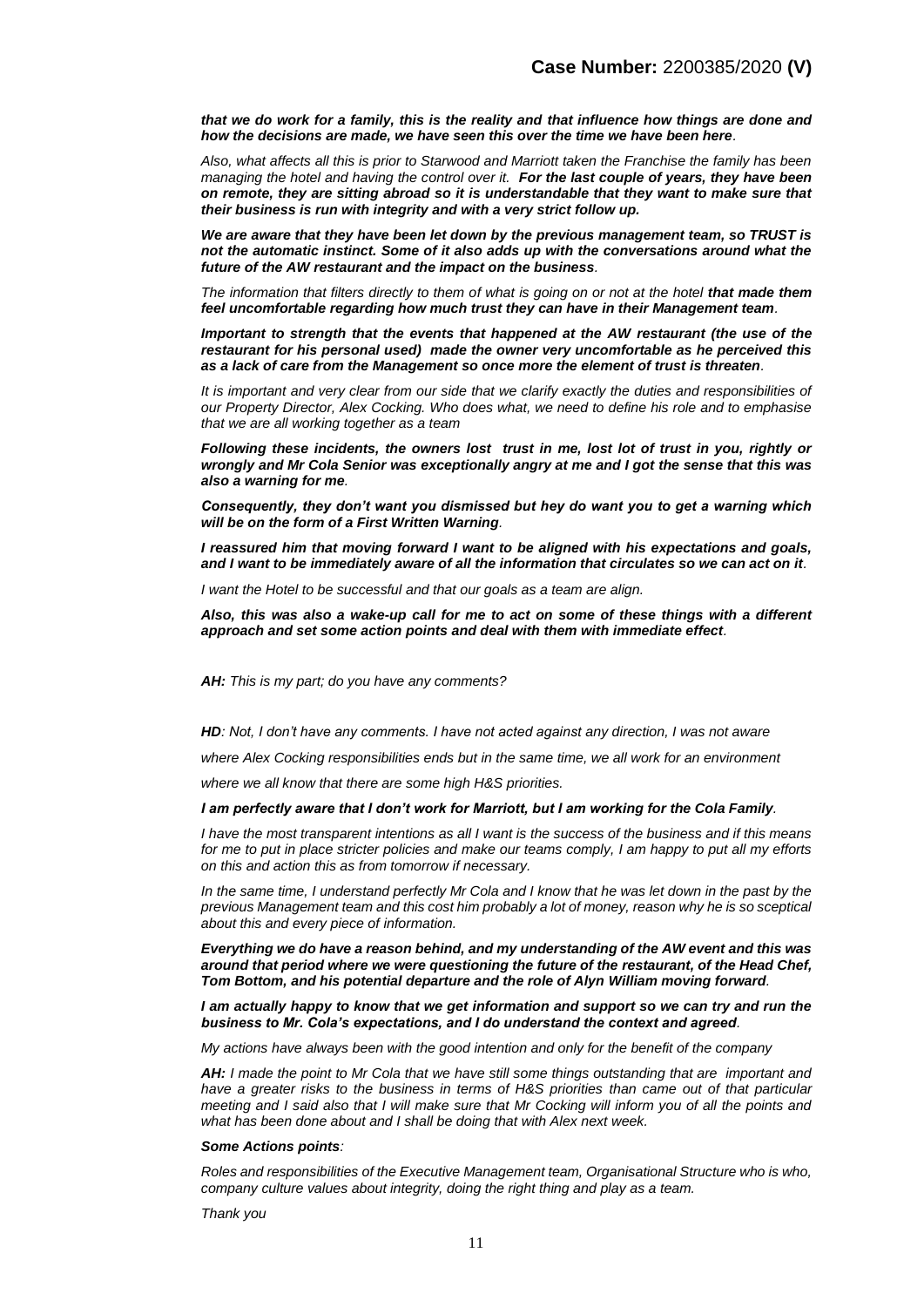*----------------------------------------------------------------------------------------------------------------------------*

*End of meeting*

- 66. On 23 August 2019 Mr Dominici was given a formal written warning "*regarding the hotel's ownership concerns around control and Health and Safety of the hotel*". The letter said that the warning would be placed on his personnel file for 12 months and that in the event of any future misconduct whilst the warning remained live, Mr Dominici "*may be subject to further disciplinary action, which might result in a final written warning or dismissal*".
- 67.The letter said that Mr Dominici could appeal the decision. He chose not to. At the hearing Mr Dominici maintained that he had done nothing wrong and the warning was unjustified, but he had decided there was no point in appealing it. Mr Henning said that he had thought that Mr Dominici had done wrong only to "a small level".
- 68.These episodes are clearly relevant to the case, however none of the respondent's witness mention them in their witness statements and the documents referred to above were not disclosed by the respondent. The tribunal only became aware of these matters during Mr Dominici's crossexamination when he was questioned about his reasons for suspending the claimant and mentioned his own suspension. That led to further enquiries and disclosure of these documents.

#### Disciplinary investigation

- <span id="page-11-0"></span>69.On 2 September 2019, the claimant received a letter from Mr Dominici inviting him to an investigation meeting on 3 September 2019. That was the first day that the restaurant was open after a summer break. The letter stated that the respondent wished to discuss concerns that the claimant had used the restaurant as a private dining room for personal guests and allowed children to play in the restaurant. In addition, the respondent alleged that he allowed nonmembers of staff into the kitchen area and non-members of staff to explore company property and for the children to touch, in an unhygienic manner, company goods. A copy of the letter was also sent by Ms Gutierrez to the claimant by email. The decision to initiate a disciplinary investigation was taken by Mr Henning, which was confirmed by him in his evidence.
- 70.Mr Dominici's letter said that the claimant would be able to watch CCTV footage and "*the enclosed report from the hotel security*". In his witness statement Mr Dominici says that he enclosed the security incident report with the invitation letter. The claimant says that he did not see the report until it was disclosed in these proceedings.
- 71.I find that the report was not sent to the claimant because:
	- (i) Ms Gutierrez's covering email to the claimant in which she attached the invitation letter did not appear to also attach the security incident report.
	- (ii) The report contains important reference to the previous use by the claimant of the restaurant on 10 and 17 March 2010 and the management knowledge of that and yet there are no reference to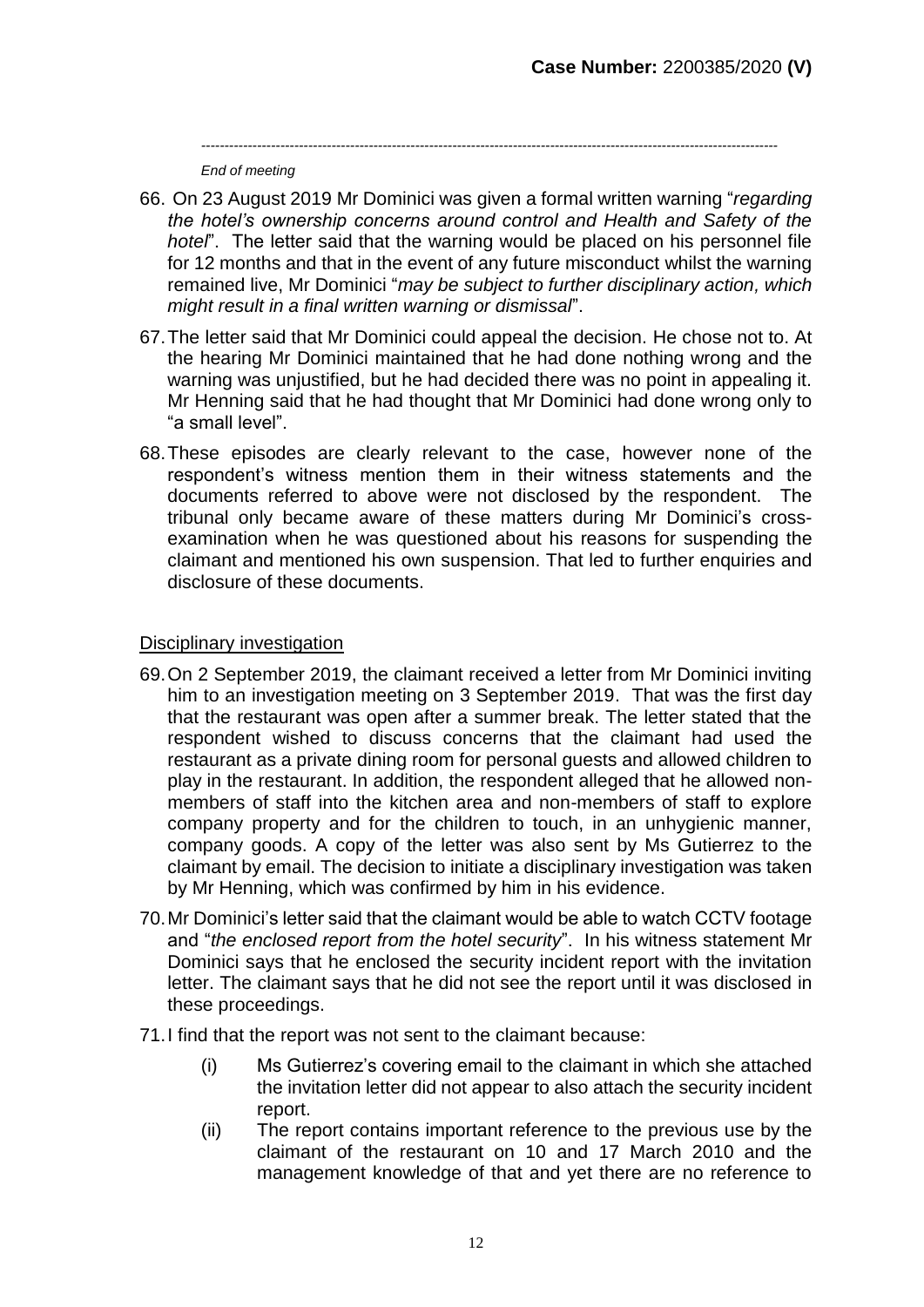the report or those events being discussed in the investigation or the subsequent disciplinary and appeal meetings.

- (iii) The report says that the incident on 28 July 2019 was not reported neither to the General Manager nor the Hotel Manager "*as per Goran request"*. The claimant did not know who Goran was and yet there are no discussions at any of the meetings about who Goran was and his role in the matter.
- (iv) On cross-examination Mr Dominici said that he did not know whether the report had been enclosed or not.
- 72.The claimant attended the investigation meeting with Mr Dominici the next day. Mr Dominici said that it was an investigation meeting, and that his role was to find out what happened and that he had a total of 51 questions he wanted to ask of the respondent. He explained that the respondent was investigating that the claimant had hosted a lunch on 28 July 2019 without asking permission. The claimant tried to explain that historically he had been allowed to use the restaurant without needing to ask permission. Mr Dominici stopped him by saying that he was going through the questions and any additional questions or comments would have to be made at the end. The claimant said that if he knew he was required to ask permission to use the restaurant for private purposes, he would have done so. Mr Dominici did not enquire further into the claimant's assertion about him having the permission.
- 73.Mr Dominici showed CCTV footage of the claimant and his guests using the restaurant on 28 July 2019. He was asked questions regarding guests in the kitchen and children playing in the restaurant.
- 74.At the end of the meeting, Mr Dominici instructed the claimant not to attend work. The claimant explained that the restaurant was due to open the next day, following the summer break, and that he needed to be there for the final preparations. Mr Dominici told him that this was non-negotiable. Mr Dominici did not explain to the claimant reasons for the suspension and did not provide him with a letter of suspension. Mr Dominici said in oral evidence that he was advised to suspend the claimant by the respondent's solicitors.
- 75. Mr Dominici said that the reason he had not given the claimant a letter of suspension was because it was not a suspension but instructions not to attend work, however he could not explain the difference between suspension and instructing the claimant not to attend work. He said that he had been told to "*go in that direction*".
- <span id="page-12-0"></span>76.Following the meeting Mr Dominici did not interview anyone nor did he take any other investigatory steps. He did not produce an investigatory report. He sent his notes of the meeting to the respondent's solicitors and had an "*informal*" conversation with Ms Gutierrez. He did not take a decision whether there was a disciplinary case to answer.

#### Meeting with Mr Cola

77.On 5 September 2019, the claimant was asked to meet with Mr Azad Cola. Mr Cola was angry and told the claimant that the claimant was disrespectful of the company property, that the claimant acted as if he owned the restaurant and that it was not his restaurant, and that he [Mr Cola] did not ever want to eat the claimant's food again. He said he would leave it to the Hotel's HR to decide the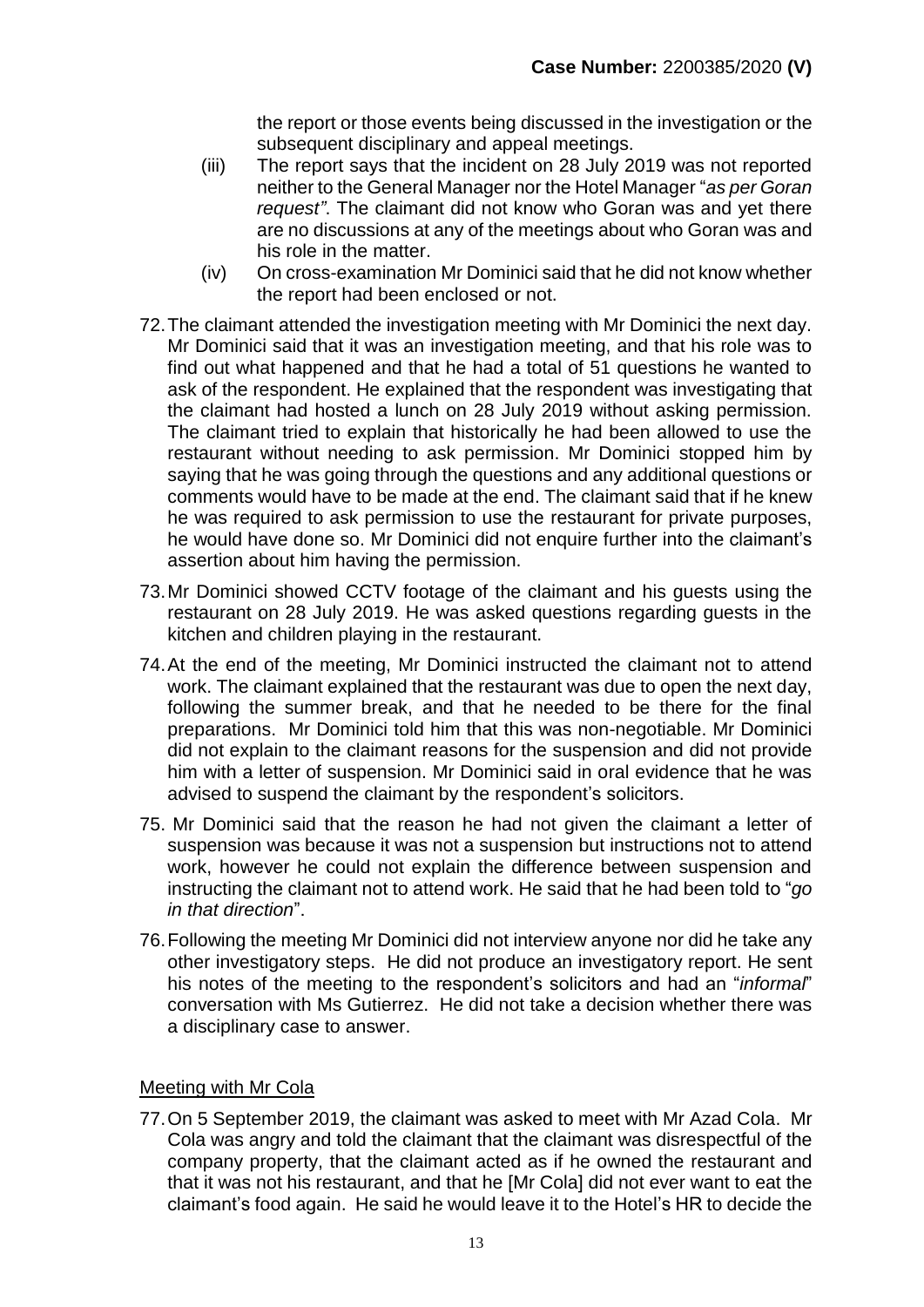outcome. The claimant understood Mr Cola's words to mean that he was unlikely to work again for the respondent.

#### Disciplinary meeting

- 78.On 26 September 2019, the claimant was invited to attend a disciplinary meeting on 1 October 2019 to respond to six allegations that the claimant:
	- *1. used the Alyn Williams Restaurant to host a private event, with no prior authorisation;*
	- *2. used the Alyn Williams Restaurant and kitchen facilities for personal use without authorisation;*
	- *3. allowed children to play in the restaurant or failed to prevent this;*
	- *4. allowed children to touch and consume company goods, or failed to prevent this;*
	- *5. allowed non-members of staff access to the restaurant kitchens or failed to prevent this; and*

*6. allowed non-members of staff to access company property unsupervised, including drawers and cupboards, or failed to prevent this.*

- 79.With the letter the respondent sent to the claimant a copy of the notes of his meeting with Mr Dominici and a copy of the CCTV footage, which the claimant could not open to play on his computer. The respondent did not to provide the claimant with a copy of its disciplinary policy until after the meeting.
- 80.The disciplinary meeting was conducted by Ms Gutierrez. The claimant was accompanied by Mr. Bakowski.
- 81.During the disciplinary meeting, the claimant denied any wrongdoing and explained that if he had known permission was required to use the restaurant for private purposes, he would have done so. The claimant also explained that he was supervising his guests for the duration of their visit and that no damage had been done to the restaurant.
- 82.Ms Gutierrez asked the claimant for "anything tangible" to show that he did not need to seek permission. She took the claimant through the CCTV footage. She asked him about the fire procedure suggesting that since no one knew of the claimant's presence in the restaurant that would be a breach of the fire procedure. The claimant explained that the chance of a fire was very low because the kitchen had an induction stove and that he knew the fire alarm procedure and would have gathered people and took them to the fire point as he had done during the fire drills.
- 83.Ms Gutierrez referred the claimant to his comment at the investigation meeting that he had thought that the old management was "wild west" and asked the claimant why he had not asked permission of the new management if he had thought that. The claimant first replied with "No answer to that", but then corrected himself saying that he had not realised that he needed authority from management as he was a manager himself.
- 84.On 3 October 2019 Ms Gutierrez sent to the claimant a copy of the respondent's disciplinary procedure, however the last page listing the examples of gross misconduct was missing.

#### **Dismissal**

85.On 11 October 2019, the claimant was informed by Ms Gutierrez of the decision to dismiss him on the grounds of gross misconduct. He was summarily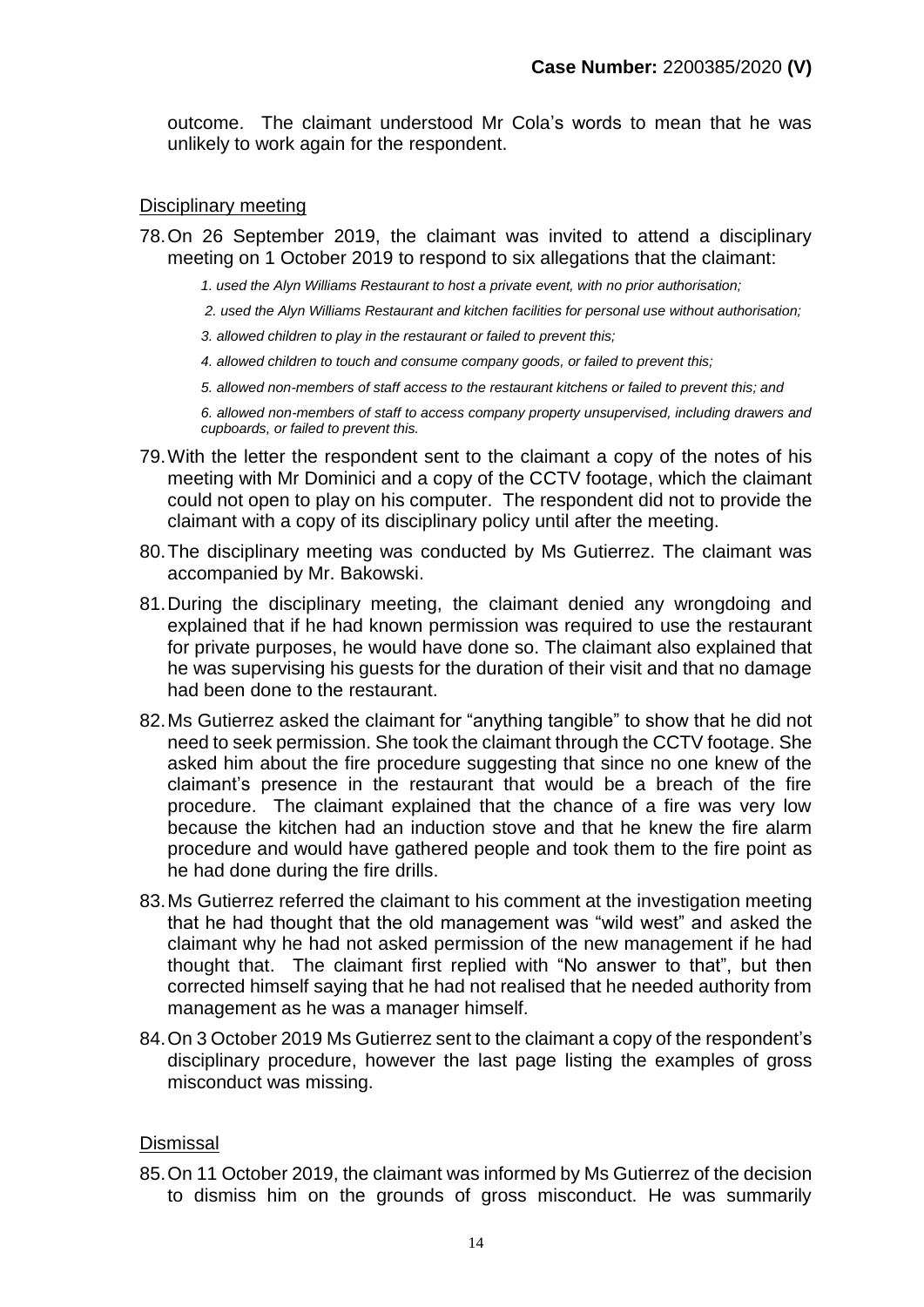dismissed without notice or payment in lieu of notice. He was dismissed for gross misconduct on the allegations that the use of the restaurant and kitchen was unauthorised, he allowed children to play in the restaurant and touch company goods, and non-members of staff to access the kitchen and to use the company property.

- 86.The letter said that each of the six allegations was "well-founded" and that Mr Gutierrez' decision was that a disciplinary sanction was appropriate and having considered the appropriate disciplinary sanction she decided that summary dismissal by reason of gross misconduct was the appropriate sanction.
- 87.The respondent did not inform the restaurant staff, or the public about the dismissal of the claimant until late November 2019.
- 88.On 7 October 2019, the Michelin guide had their annual awards. The restaurant retained its one Michelin star. The claimant says that the reason there was five weeks' delay between his suspension and dismissal was because if he had been dismissed before the Michelin guide was published the restaurant would have lost its star, as it is the standard practice for a restaurant to lose its status if the chefs leaves. If, however, the chef leaves after the guide was published, Michelin would not get it re-printed, however the restaurant would be removed by Michelin from its website. Mr Dominici confirmed that Michelin guide is very "*chefie*" and the departure of the chef leads to the loss of the restaurant's status.

#### Appeal

89.By way of letter dated 18 October 2019, the claimant appealed against his dismissal on several grounds, including:

(1) There were numerous flaws in the investigation and the disciplinary process which indicated that the respondent had no real desire to properly deal with his disciplinary:

(a) The respondent at the start of the matter did not properly explain the process that would be followed or the implications of his suspension. The claimant was not provided with a copy of the respondent's disciplinary procedure until after he had attended the disciplinary hearing;

(b) The investigation was limited to CCTV footage of the restaurant and was lacking in substance and evidence;

(c) There was no investigation report provided despite the claimant being instructed to remain away from work for 6 weeks whilst the investigation was taking place;

(d) There was unreasonable delay in investigating the matter and pursuing the disciplinary considering the only evidence used was the CCTV footage in the respondent's possession;

(e) The respondent did not speak with the old management to verify the claimant's explanation that he had used the restaurant in the same way previously without being challenged or criticised by the respondent.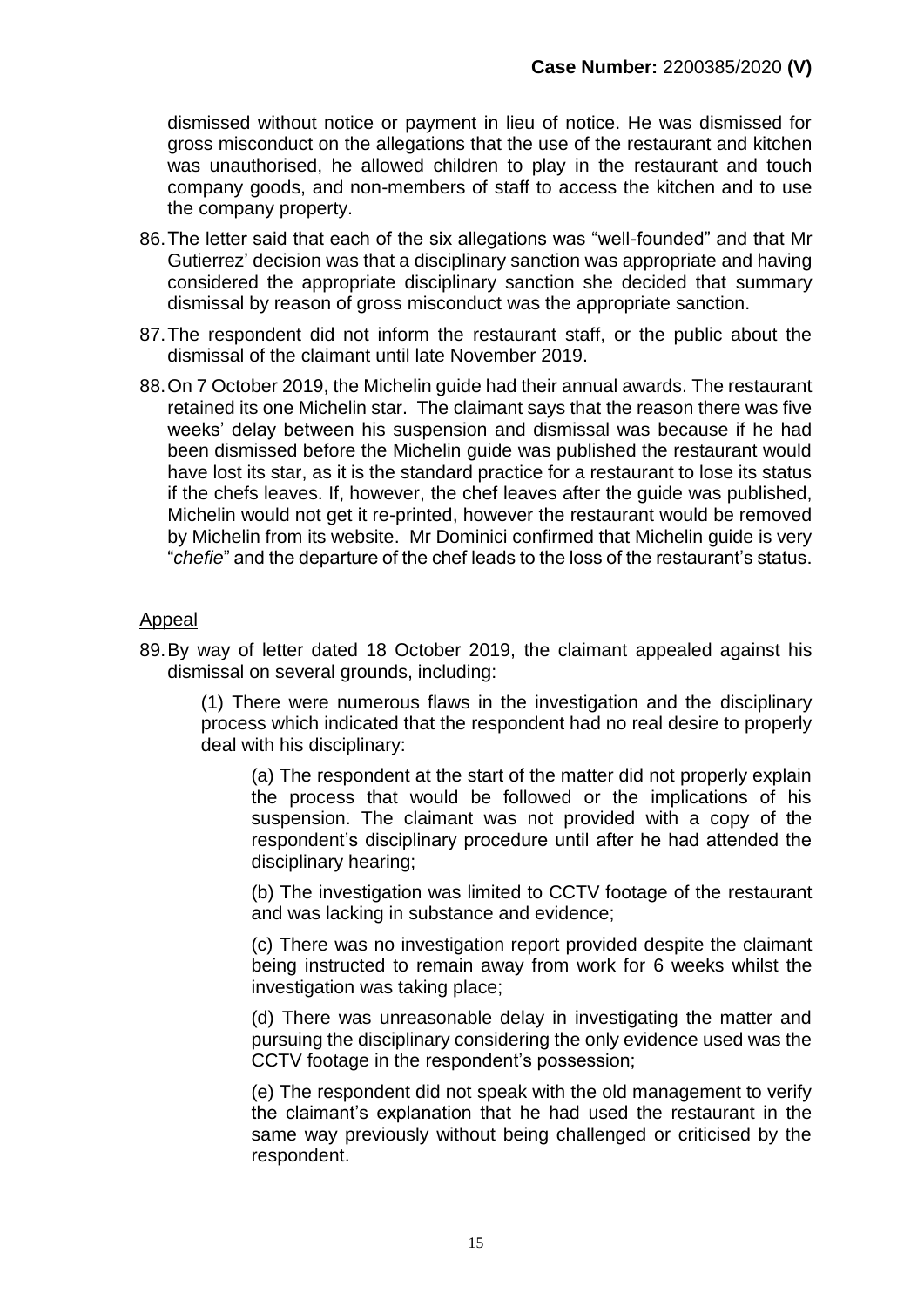(2) His suspension was unlawful as there was no reasonable basis to suspend the claimant, and the suspension was a very heavy-handed treatment done without the respondent following ACAS guidance.

(3) Ms Gutierrez was not an appropriate person to hear the disciplinary and take the decision, as she was involved in the investigation, and thus was not independent. Further, she had been unduly influenced by the owner of the respondent, Mr Cola, after he left the claimant with the impression prior to the disciplinary hearing that he was unlikely to return to the Hotel. She did not follow a fair or reasonable procedure, which the claimant says shows that her decision was predetermined.

(3) Summary dismissal was not justified in circumstances where the respondent's own disciplinary procedure gave no examples of gross misconduct (the claimant did not see the examples in the respondent's policy because a copy that the respondent had sent to the claimant after the disciplinary hearing had the last page, where such examples are listed, missing) and the claimant had not been notified of any apparent change in policy regarding the private use of the restaurant and kitchen.

He noted that: staff members used the kitchen for personal use regularly; children regularly attended the restaurant and it was not uncommon for them to consume company goods; and non-members of staff also visited the kitchen on a daily basis as part of the kitchen tours offered by the respondent. All those were daily instances in the restaurant, for which no one would be criticised, and which were found Ms Gutierrez as amounting to gross misconduct.

Even if the claimant had done something wrong, as it was his first "misdemeanour" it was unreasonable to dismiss him summarily.

(4) The respondent had an ulterior motive for dismissing the claimant, namely that it wished to bring in new staff since the change of management following the franchise agreement with the Marriott International, cut cost and run the restaurant in the claimant' name without paying him a salary.

- 90.On 25 October 2019 Mr. Henning heard the appeal.
- 91.Following the appeal, Mr Henning spoke to Ms Gutierrez, Mr Cola and Mr Rodrigues. Ms Gutierrez confirmed that she had been involved at the investigation stage with support of the respondent's solicitors, she said that she did not have any pre-determined idea as to the outcome. Mr Rodrigues confirmed the claimant had used the restaurant for private purposes with children present in the past and playing "hide & seek" but not football. Mr Cola accepted that he had told the claimant that he was shocked at his behaviour, which he considered disrespectful and that he had lost confidence in him. He also said that he had told the claimant that the matter would be dealt with by HR and they would come to their own conclusion.
- 92.The claimant's appeal was rejected by Mr Henning on 15 November 2019. In rejecting the appeal Mr Henning found that all the points made by the claimant were "unfounded". He found that the investigation was not flawed, the claimant's suspension was not unlawful, Ms Gutierrez's role was correct, gross misconduct was a reasonable response in the circumstances and that there was no ulterior motive for the dismissal.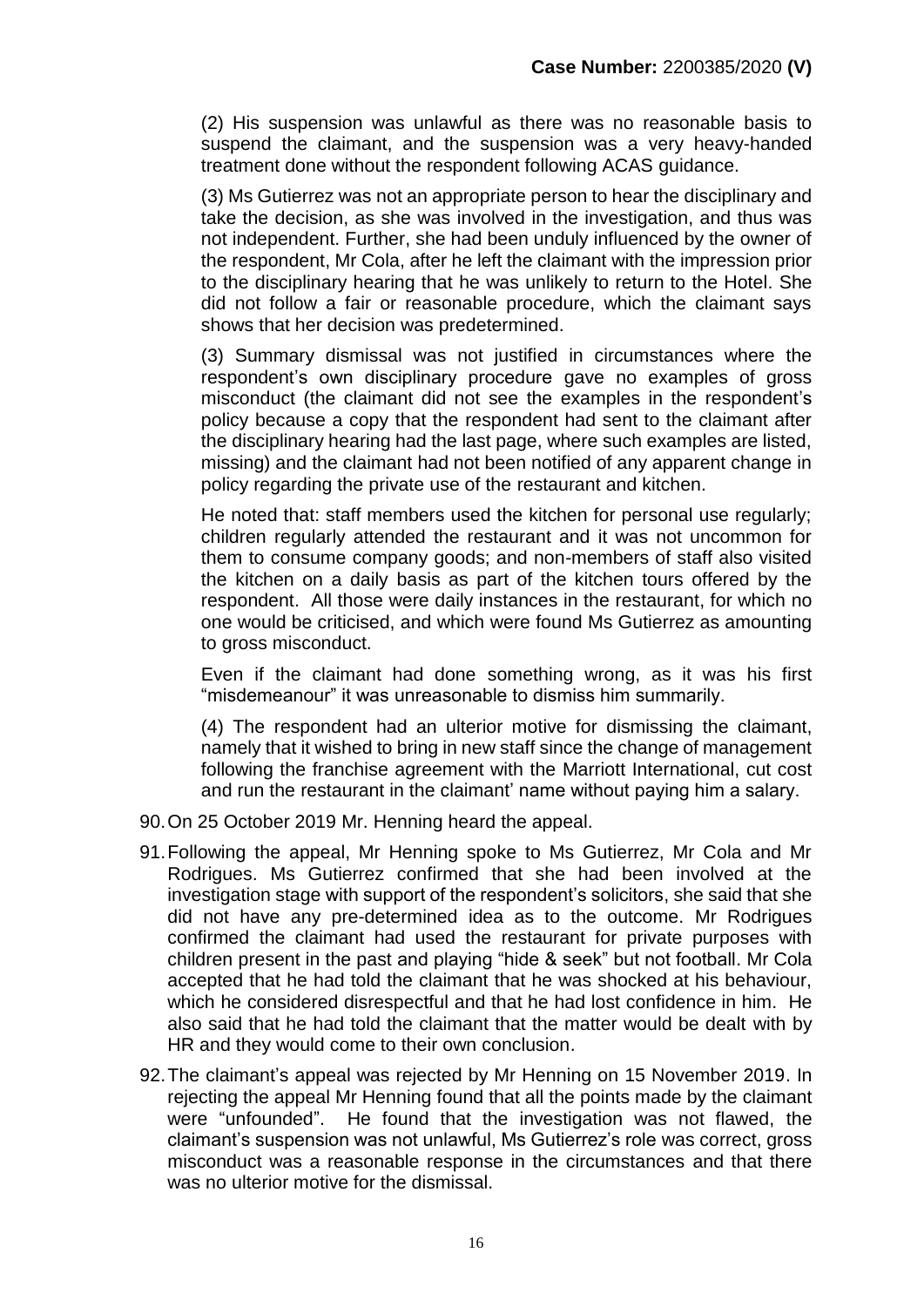- 93.After the claimant had been dismissed the respondent continued to use the claimant's name in the name of the restaurant for several months. That was challenged several times by the claimant's solicitors. Eventually the respondent agreed to rename the restaurant from January 2020 from "Alyn Williams at the Westbury" to "AW Restaurant".
- 94.After the claimant's departure became public knowledge, Michelin removed the restaurant from its online guide and website and the AA removed all rosettes from the restaurant. The restaurant website continues to promise "Michelin-Starred Fine Dinning".
- 95.The restaurant closed to the public on 23 March 2020 due to COVID-19.

#### **The law**

96.The law relating to unfair dismissal is set out in S.98 of the **Employment Rights Act 1996 (ERA)**.

*"(1) In determining for the purposes of this Part whether the dismissal of an employee is fair or unfair, it is for the employer to show –*

*(a) The reason (or, if more than one, the principal reason) for the dismissal; and* 

*(b) That it is either a reason falling within subsection (2) or some other substantial reason of a kind such as to justify the dismissal of an employee holding the position which the employee held.* 

*(2) A reason falls within this subsection if it –*

*…….*

- *(b) Relates to the conduct of the employee;*
- 97.If the employer shows that the reason for the dismissal is a potentially fair reason under section 98(1), the tribunal must then consider the question of fairness, by reference to the matters set out in section 98(4) ERA which states:

*Where the employer has fulfilled the requirements of subsection (1), the determination of the question whether the dismissal is fair or unfair (having regard to the reason shown by the employer)—*

- *(a) depends on whether in the circumstances (including the size and administrative resources of the employer's undertaking) the employer acted reasonably or unreasonably in treating it as a sufficient reason for dismissing the employee, and*
- *(b) shall be determined in accordance with equity and the substantial merits of the case.*
- 98. A reason for dismissal is "*is a set of facts known to the employer, or it may be of beliefs held by him, which cause him to dismiss the employee.*" (*Abernethy v Mott, Hay & Anderson [1974] ICR 323)***.**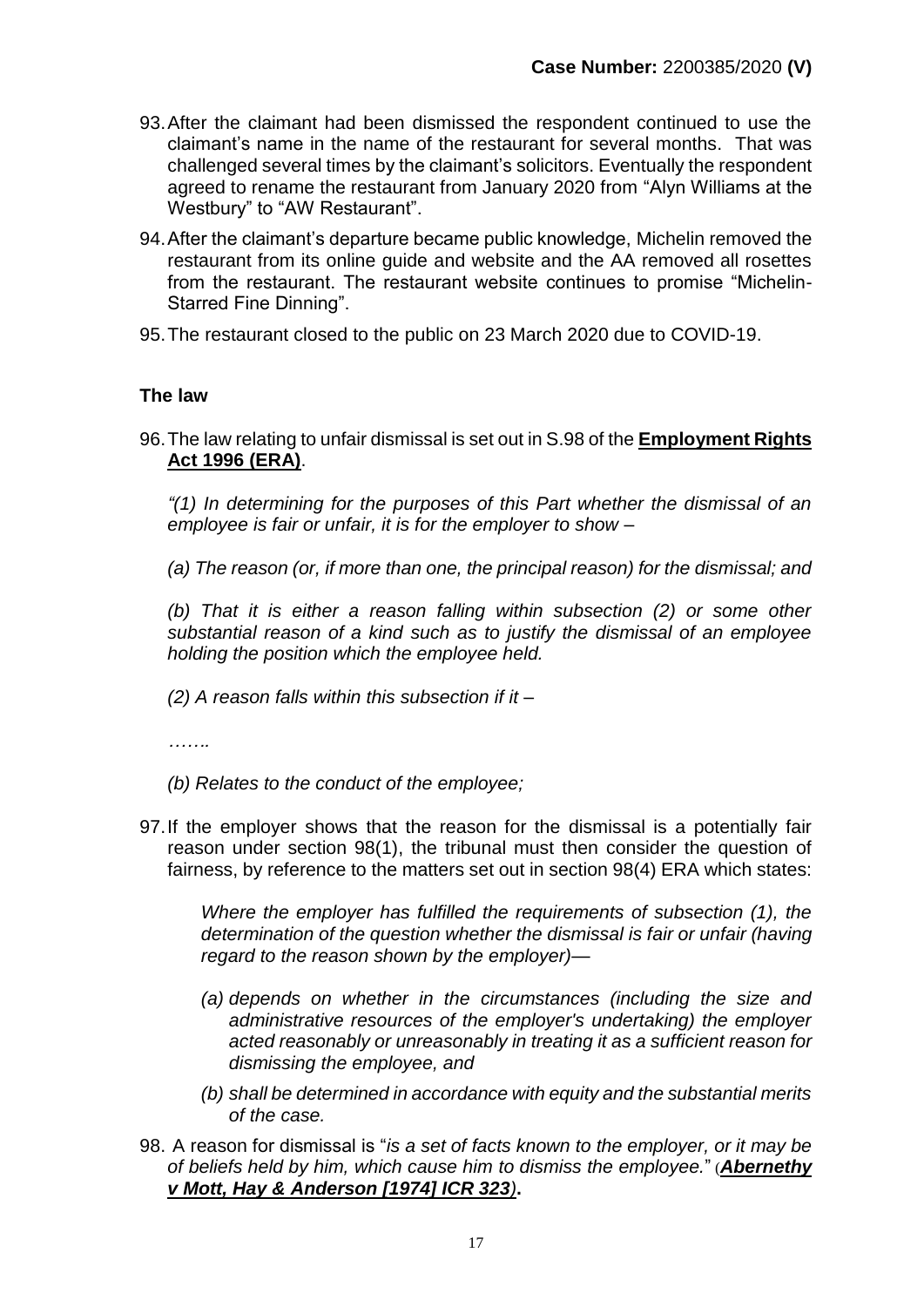- 99.This requires the tribunal to consider the mental process of the person, who made the decision to dismiss and to identify the relevant decision maker was. The tribunal must consider "*only the mental processes of the person or persons who was or were authorised to, and did, take the decision to dismiss"* (*Orr v Milton Keynes Council 2011 ICR 704, CA).*
- 100. If the decision is made for more than one reason the tribunal must identify the principal reason. In deciding what was the real reason for the dismissal the tribunal is not restricted in choosing between alternative reasons advanced by the parties. "*As it is a matter of fact, the identification of the reason or principal reason turns on direct evidence and permissible inferences from it. It may be open to the tribunal to find that, on a consideration of all the evidence in the particular case, the true reason for dismissal was not that advanced by either side" (Kuzel v Roche Products Ltd 2008 ICR 799, CA).*
- 101. Just because there is misconduct which could justify a dismissal does not mean that the tribunal is bound to find that this is indeed the true reason for the employer's decision to dismiss. If the employee adduces some evidence casting doubt on the employer's advanced reason, the employer will have to satisfy the tribunal that its advanced reason was in fact the genuine reason relied on at the time of dismissal (*Associated Society of Locomotive Engineers and Firemen v Brady 2006 IRLR 576, EAT).*
- 102. The burden of showing, on the balance of probabilities, a potentially fair reason is on the employer, and it fails to do show that, the dismissal will be unfair. If the tribunal rejects an employer's asserted potentially fair reason, finding that the reason could not have been the one operating on the employer's mind at the relevant time, the tribunal is not obliged to go on and ascertain the true reason for dismissal if there is insufficient evidence to do so (*Hertz (UK) Ltd v Ferrao EAT 0570/05)*.
- 103. The tribunals cannot find a dismissal fair for a reason that the employer could have relied on but expressly decided against (*Devonshire v Trico-Folberth Ltd 1989 ICR 747, CA)***.**
- 104. In a misconduct case, where it has been established that the reason for dismissal was the employee's conduct, the principles in *British Home Stores v Burchell [1978] IRLR 379* apply. The three elements of the test are:
	- (i) Did the employer have a genuine belief that the employee was guilty of misconduct?
	- (ii) Did the employer have reasonable grounds for that belief?
	- (iii) Did the employer carry out a reasonable investigation in all the circumstances?
- 105. The Tribunal must then determine whether the employer's decision was within the range of reasonable responses which a reasonable employer could come to in the circumstances. It means that the tribunal must review the employer's decision to determine whether it falls within the range of reasonable responses, rather than to decide what decision it would have come to in the circumstances of the case.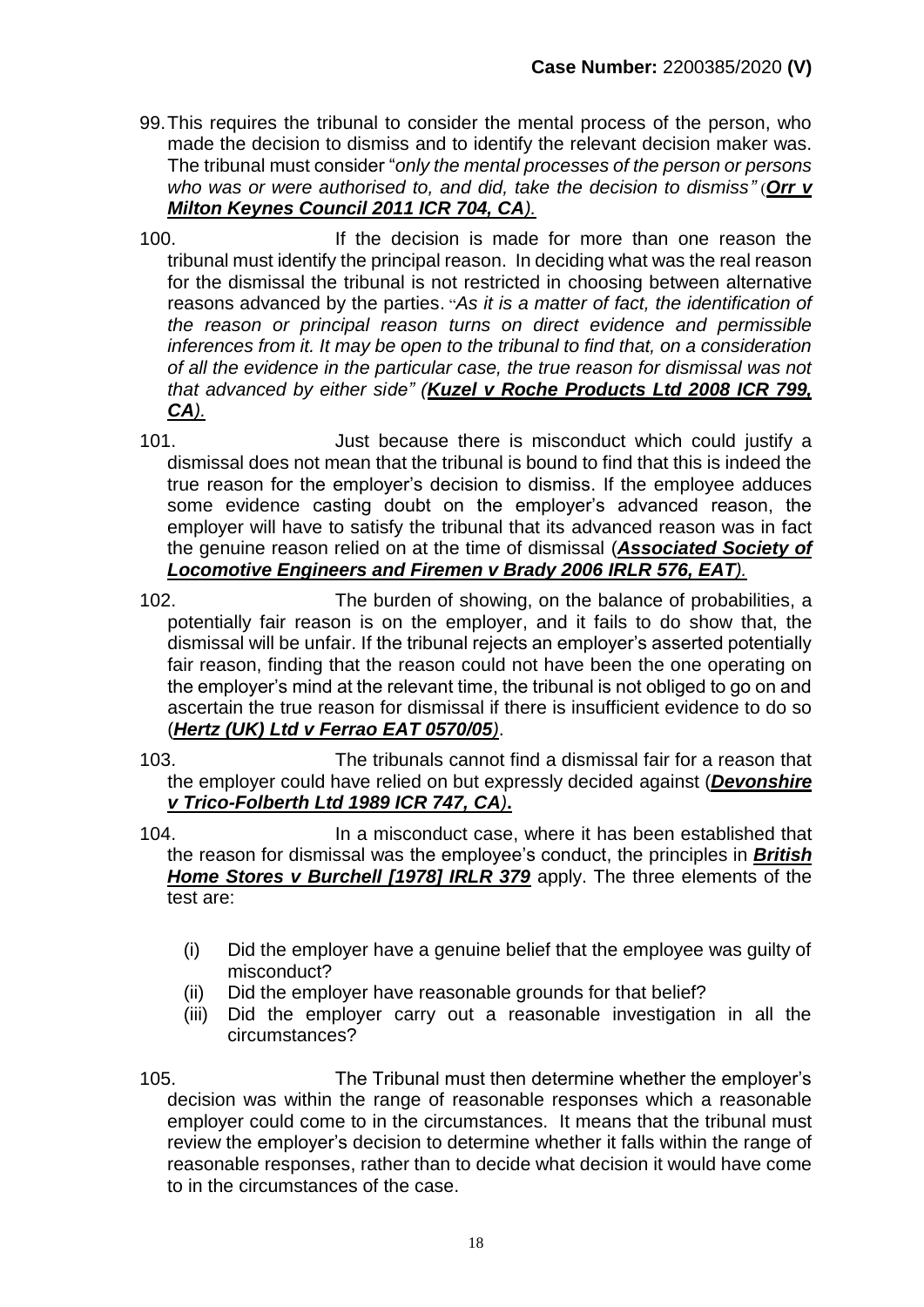- 106. If the dismissal falls within the range the dismissal is fair: if the dismissal falls outside the range it is unfair. Further, in looking at whether dismissal was an appropriate sanction, the question is not whether some lesser sanction would, in the tribunal's view, have been appropriate, but rather whether dismissal was within the range of reasonable responses that an employer could reasonably come to in the circumstances.
- 107. Where there are problems with the disciplinary hearing itself, those can in some circumstances be remedied by the appeal, even if the appeal is not a complete rehearing, however the procedure must be fair overall (*Taylor v OCS Group Limited [2006] IRLR 613)*.
- 108. **Section 123(6) of ERA** states that: "*Where the tribunal finds that the dismissal was to any extent caused or contributed to by any action of the complainant, it shall reduce the amount of the compensatory award by such proportion as it considers just and equitable having regard to that finding"*
- 109. If an employer fails to establish a potentially fair reason for dismissal, this does not preclude the tribunal to find that there was contributory conduct by the claimant (*Chauhan and anor v Man Truck and Bus UK Ltd EAT 931/94)***.** However, in finding contributory conduct the tribunal must focus only on matters, which are "*causally connected or related*" to the dismissal (*Nejjary v Aramark Ltd EAT 0054/12),* and evaluate the employee's conduct itself and not by reference to how the employer viewed that conduct (*Steen v ASP Packaging Ltd [2104] I.C.R. 56).*

### **Discussion and conclusions**

#### **1) What was the reason for the dismissal?**

- 110. The respondent says that it dismissed the claimant for a reason related to his conduct, which is a potentially fair reason under section 98(2) ERA. It relies on the decision of Ms. Gutierrez set out in her dismissal letter to the claimant. It argues that the evidence of the claimant's misconduct is on CCTV and therefore as a matter of fact is unimpeachable, and that his dismissal was solely connected to his conduct at the lunch on 28 July 2019. It says both of its witnesses dismissed the claimant's contention that the dismissal was due to costs savings or instructions from Mr Cola.
- 111. The claimant asserts that his conduct was not the real reason for the dismissal. He argues that the decision to dismiss was pre-determined and/or had nothing to do with any purported misconduct. He claims that the true reason was either due to instructions by Mr Cola to dismiss the claimant (or at any rate the decision was influenced to a very significant factor by the Colas), or because the respondent was looking to cuts costs and decided that it could operate as normal without the claimant.
- <span id="page-18-0"></span>112. Having considered all the evidence and heard the parties' submissions I find that the respondent failed to show that the decision to dismiss the claimant was for a reason related to his conduct. On the balance of probabilities, I find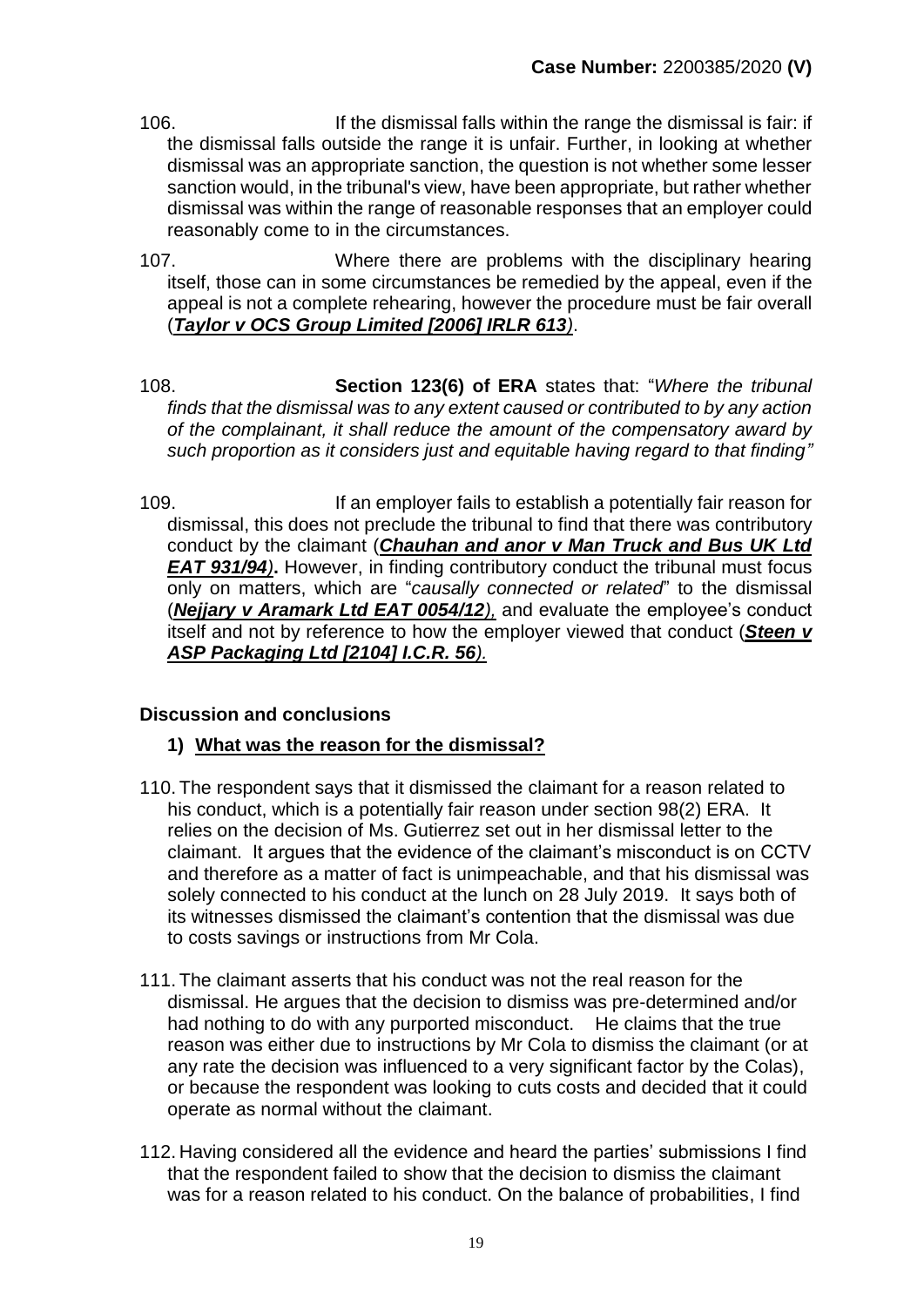that the true reason for the claimant's dismissal was because the respondent's management (that is Mr Henning and/or Ms Gutierrez) was either directly instructed by Mr Cola to dismiss the claimant or they had understood that Mr Cola wished the claimant to be dismissed and felt obliged to do that to meet Mr Cola's expectations and regain his trust and fearing repercussions for themselves if they failed to carry out his wishes. I conclude this for the following reasons.

- 113. The dismissing officer of the respondent was Ms Gutierrez. It is her mental process that led to the decision to dismiss that I need to examine to determine what was the reason she took that decision. Mr Mitchel in his closing skeleton argument expressly states that "*[t]he Respondent relies on the decision of LG [Ms Gutierrez], which is set out in her decision letter that followed her disciplinary hearing with C [the claimant]*". I also considered the mental process of Mr Henning as the appeal manager, who decided to uphold the decision to dismiss.
- 114. The respondent chose not to call Ms Gutierrez to give evidence. Instead, it presented her witness statement as a written statement to the tribunal. Ms Gutierrez signed her witness statement on 13 November 2020, the last working day before the first day of the hearing. The respondent did not provide any explanations as to why Ms Gutierrez was not giving evidence in person and did not seek postponement or witness order. I do not know whether Ms Gutierrez's non-attendance was due to a sudden change of heart on her part or due to the respondent's decision not to call her because of concerns what evidence she might give when cross-examined. In any event, without hearing from Ms. Gutierrez directly I must decide what was the true reason in her mind when she took the decision to dismiss the claimant by looking at other available evidence and drawing permissible inferences from those.
- 115. The respondent submits that Ms Gutierrez statement is factual and is based on what is recorded in the notes of the disciplinary hearing, the accuracy of which was not challenged by the claimant and therefore there is no basis to impugn her statement. This, however, does not help me to determine why she decided to dismiss the claimant. Her statement is very brief on the question of her decision to dismiss and does not explain in any detail why she thought dismissal was the appropriate sanction and what factors she considered in arriving at that decision. The statement does not contain any evidence concerning internal management discussions related to this matter. It completely omits to mention Mr Dominici's suspension and the meeting between Mr Dominici, Mr Henning and Ms Gutierrez on 22 August 2019. It does not explain why Ms. Gutierrez requested Mr Rodriguez to provide the security incident report of 19 August 2019. All these questions are very relevant in the enquiry as to the reason why she decided to dismiss the claimant, and she could have been asked those questions if she had appeared as a witness.
- 116. Her letter of dismissal is equally devoid of any such detail. It goes through the six allegations finding each of those well-founded. It does not explain why those findings turn the allegations into gross misconduct and why she decided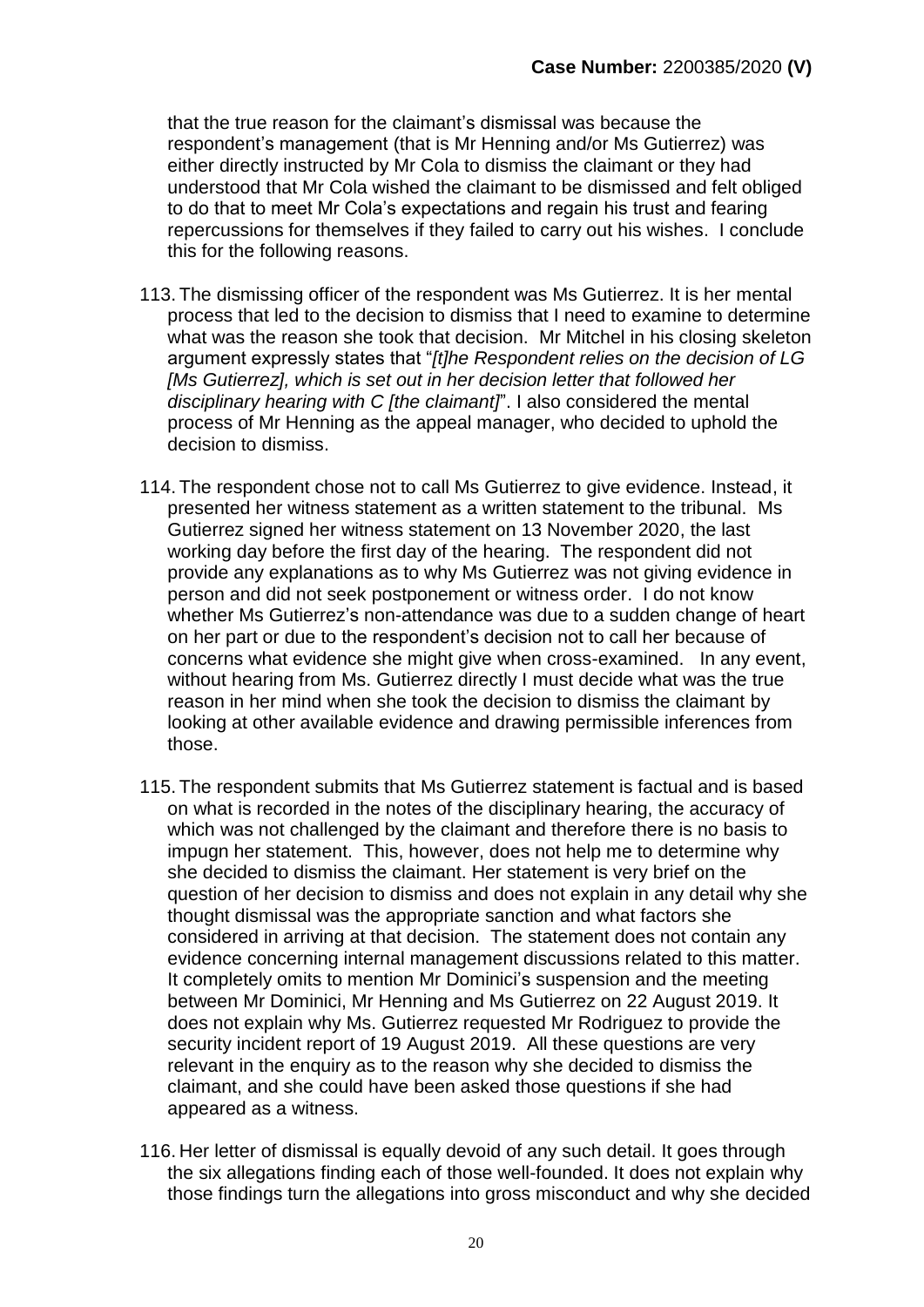that summary dismissal was the appropriate sanction. It does not appear that she has given any consideration to any alternatives to dismissal. She also failed to refer to the relevant background, including whether the respondent had been aware of the claimant' private use of the restaurant and kitchen and had permitted the same, or the claimant' length of service, his clean disciplinary record and exemplary performance.

- 117. Mr Mitchell argues that the reasons recorded in the dismissal letter should not be ignored, just because Ms. Gutierrez is not giving evidence, but on the contrary they should be taken by the tribunal as the reasons for her decision and the tribunal should be cautious to dismiss those. This, however, overlooks the fact that it is for the respondent to show, on the balance of probabilities, that the reason as asserted by the respondent is the true reason, and simply recording it in the dismissal letter is not sufficient to discharge that burden when the asserted reason is disputed by the claimant, and he provides evidence casting doubt on the genuineness of it.
- 118. The respondent argues that the claimant until the appeal hearing never questioned Ms Gutierrez' ability to determine the issue and that his criticism of her came after she had made her decision. I do not see how that proves that she decided to dismiss the claimant for the reason related to his conduct. In any event the claimant never accepted that he had done anything wrong, at least to the extent that would justify him being summarily dismissal.
- <span id="page-20-0"></span>119. Turning to the respondent's argument that the evidence of the claimant's misconduct is on CCTV and therefore as a matter of fact is unimpeachable. Even if the evidence show that the claimant was guilty of misconduct, this does not prove that the respondent dismissed him for that reason. The issue of wrongful dismissal is not part of the claimant's case in these proceedings. Therefore, and for the purposes of the first issue I need to determine, the question is not whether I consider the claimant's conduct in question to be misconduct, but whether the respondent considered it to be such, and most importantly, whether it dismissed the claimant for that reason. Therefore, I reject the respondent's contention that the CCTV evidence should be taken on a "*res ipsa loquitur*" basis, and from which I must necessarily infer that he was dismissed for a reason related to his conduct as captured in that footage.
- 120. With respect to the respondent's argument that the claimant's dismissal was solely connected to his conduct on 28 July 2019. Even if it was so connected, being connected or even solely connected and being the principal reason for which the dismissing officer, Ms Gutierrez, dismissed the claimant are two different things, and the latter cannot be substituted by the former. The issue of the conduct being connected to the dismissal is a relevant consideration, and it also arises in the context of section 123 (6) of ERA (see below), but it is not the determinative factor for the purposes of showing the reason for the dismissal under section 98(2) of ERA. I accept that it has evidential value in determining the first issue, and I did take it into account in arriving at my conclusion.
- 121. In these circumstances, I must seek to determine the reason for the dismissal from other available evidence.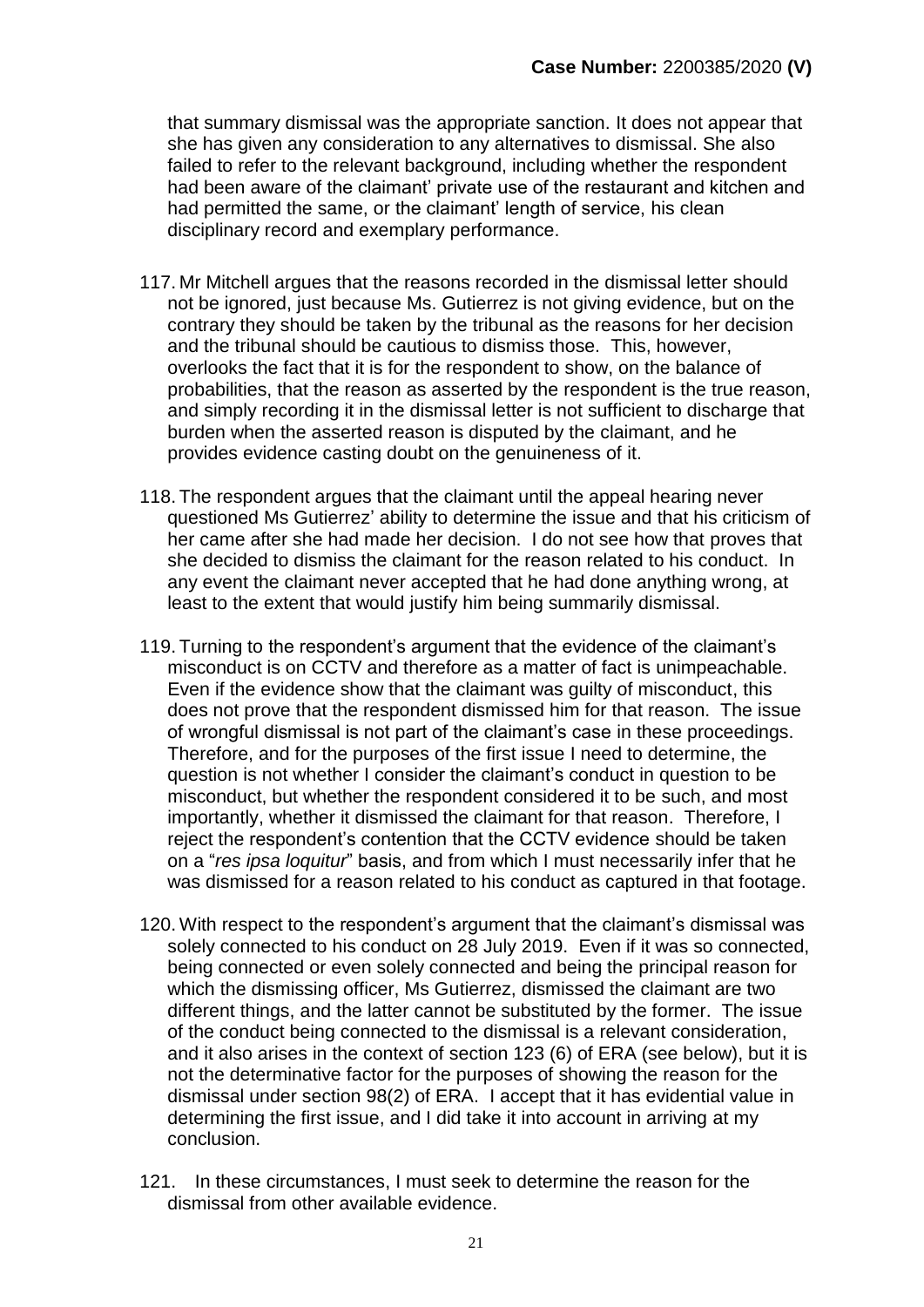- 122. Mr Dominici and Mr Henning accepted in their evidence that all significant staff decisions were taken with approval of Mr Cola. Mr Dominici said that Mr Cola had suspended and dismissed "a few" people. Mr Dominici himself was suspended on direct instructions of Mr Cola. The decision to give Mr Dominici a written warning was made by Mr Cola and his father, as explained by Mr Henning at the meeting on 22 August 2019: "*Consequently, they don't want you dismissed but hey (sic) do want you to get a warning which will be on the form of a First Written Warning." (my emphasis)*
- 123. Mr. Henning accepted that if the disciplinary process resulted in an outcome, with which Mr Cola disagreed such situation would have been "uncomfortable". Mr Henning also accepted that the decision to continue to pay the claimant his full salary when he was working at the Wild Rabbit and spending only a day a week in the restaurant was the decision of Mr Cola, and whether or not he disagreed with it he had to accept it. Mr Henning's account of his meeting with the Colas is telling: *Following these incidents, the owners lost trust in me, lost lot of trust in you, rightly or wrongly and Mr Cola Senior was exceptionally angry at me and I got the sense that this was also a warning for me."* Therefore, I find that the respondent would not have dismissed the claimant if that, at the very least, were not what Mr Cola would have agreed with.
- 124. Mr Henning says that Mr Cola did not instruct him to dismiss the claimant and left it for the HR to decide on the outcome. In support of that assertion he refers to the conversation Mr Cola had with the claimant on 5 September 2019. I accept that in that conversation Mr. Cola told the claimant at the end of the meeting that the matter would be dealt with by HR and that they would decide the outcome. However, in the light of other evidence I do not accept that the statement about the matter being finally decided by HR represents the true position.
- 125. I say that because the meeting took place after the investigation meeting on 3 September 2019. Mr Dominici admitted that the questions for that meeting had been prepared for him by the respondent's solicitors. At the meeting he did not deviate from the script. He also admitted that he had been told to suspend the claimant by the solicitors, and those instruction had come to him before the investigation meeting. He admitted that he had sent his notes from the meeting to the solicitors and had not done any further investigation into the matter, and that is despite the obvious lines of further enquiry revealed by the discussion at that meeting, such as the claimant's assertion that he had been given permission to use the restaurant by the previous management.
- 126. Ms Gutierrez in her interview with Mr Henning on 4 November 2019 refers to her coordinating the process and giving legal guidance with advice from Nash (Nash & Co Solicitors LLP are the respondent's representatives in these proceedings).
- 127. The statement by Mr Cola that it will be left for HR to decide the outcome seems to be contradictory with the statements he made in the same conversation that he had lost confidence in the claimant and that did not ever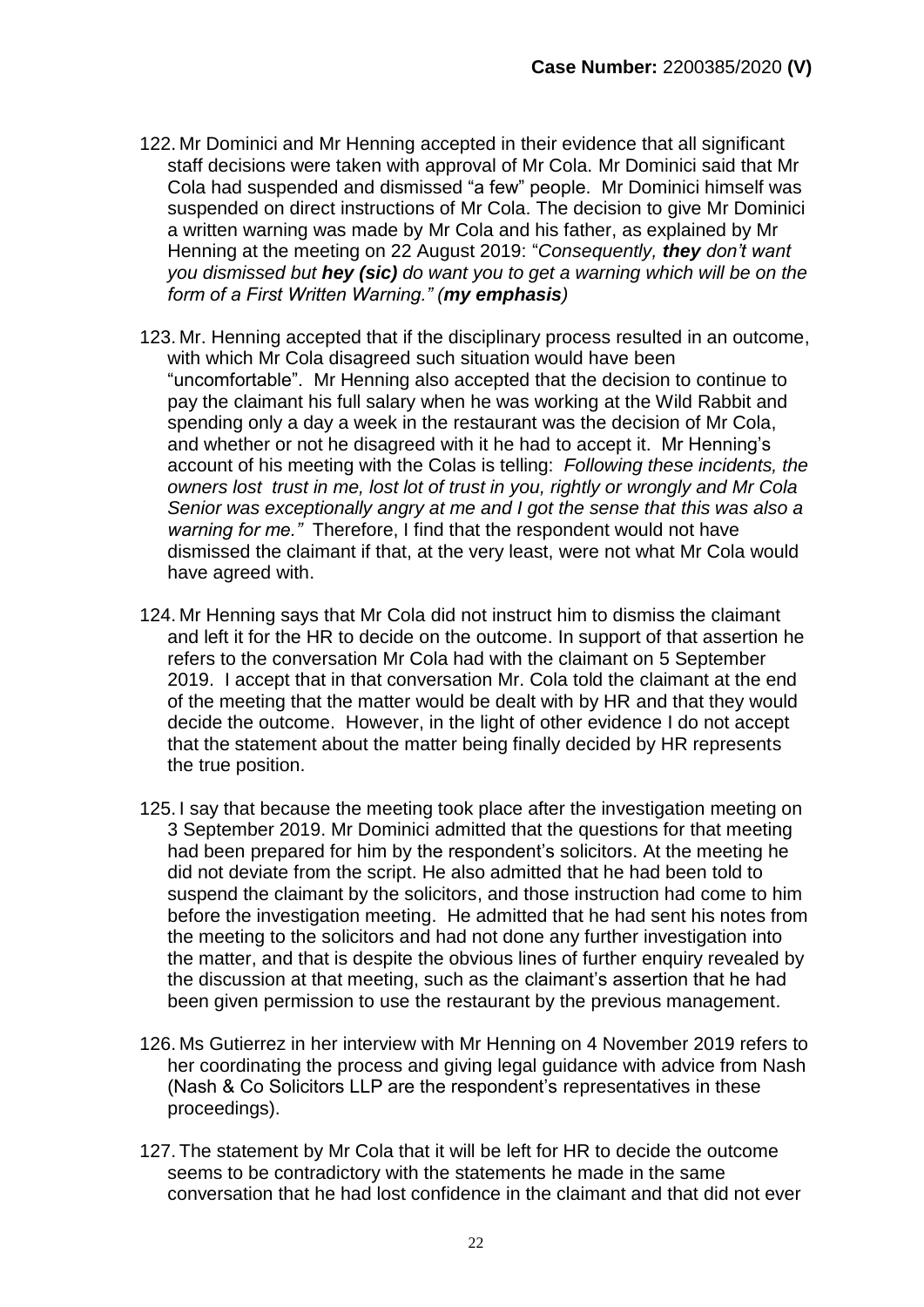want to eat his food. I find that in such circumstances the position of the claimant as the Executive Head Chef and the "figurehead" at a Michelinstarred restaurant bearing his name, in the Hotel the Colas considered to be the "crown jewel" (according to witness evidence of Mr Henning and Mr Dominici) of their luxury hotels' portfolio in London, will not have been left by the Colas for the respondent's HR to decide upon.

- 128. I treat with caution Mr Henning's evidence. In his witness statement he only deals with the appeal and omits to mention such important events as Mr Dominici's suspension, his telephone conversation with Mr Cola following that, his trip to Monaco to meet the Colas, his meeting with Mr Dominici and Ms Gutierrez on 22 August 2019, the circumstances of the production of the security report of 19 August 2019, the fact that he was meant to clarify with Mr Cola whether the claimant was allowed to use the restaurant and has never done that, the fact that the Colas decided to give a formal warning to Mr Dominici and that Mr Henning felt that he had been given a warning by them to.
- 129. His selective memory on such important events is puzzling. On the one hand, he says that Mr Cola did not instruct him to dismiss the claimant, however, cannot recall what was said in that meeting. When asked about that conversation on cross-examination he said that Mr Cola was "*concerned*", however at the meeting on 22 August 2019 he said to Mr Dominici and Ms Gutierrez that "*Mr Cola Senior was exceptionally angry at [him]".* Given the circumstances of that meeting, I would have expected that conversation to have stuck in his memory much better than how it apparently did.
- 130. Mr Henning equally could not recall details of his telephone conversation with Mr Cola despite that conversation causing him to make an urgent trip to Monaco for a face-to-face meeting with the Colas. He, however, does remember how many times a year Mr Cola ate the claimant's food (see paragraph 16 of his witness statement). He was evasive and inconsistent in answering questions, often hiding behind "*I do not recall*".
- 131. As was Mr Dominici, who also claimed not to be able to recall details of his telephone conversation with Mr Cola, even though following that conversation he decided to delete all messages on his work telephone, as he was anticipating that he would shortly be parting company with the respondent. His "*not sure*" answers to straight questions did not score him many credibility points either, thus undermining the veracity of his evidence as a whole.
- 132. I also find their explanation for doing nothing about the "incidents" on 10<sup>th</sup> and 17<sup>th</sup> March 2019 (see paragraph [51\)](#page-7-0) not plausible, which casts further shadow on their credibility as witnesses. Therefore, and despite Mr Mitchell's rescue attempt in his closing submission to convince me that both Mr Henning and Mr Dominici, having been let go by Mr Cola and having their personal reasons to be unhappy about the respondent, should be seen as very credible witnesses, I am not convinced. I find that it will be unsafe for me to find facts and come to my conclusions relying on their evidence alone or preferring them to those of the claimant and the inferences I can reasonably draw from contemporaneous documents.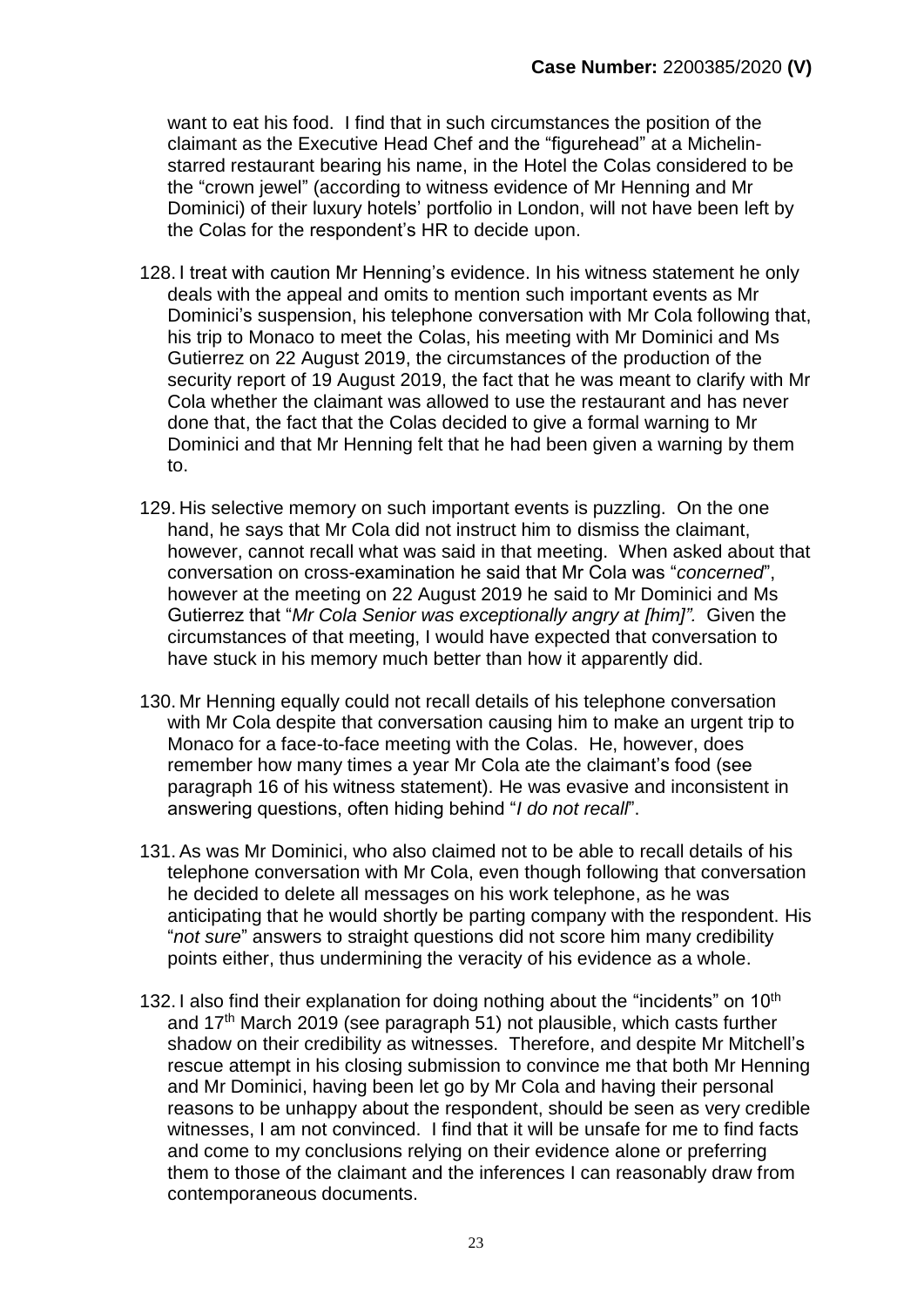- 133. Further, the respondent chose not to call Mr Cola to give evidence, there was no opportunity to question him on what he meant when he said that HR would decide on the outcome and whether he was told to say it.
- 134. I am equally sceptical about the genuineness of Ms Gutierrez' reply to Mr Henning at the meeting on 4 November 2019 that she did not have any predetermined idea and that both of them wanted the investigation to be precise, factual and correct. I find it was anything but precise, factual or correct.
- <span id="page-23-1"></span>135. I find the disciplinary process from start to finish was superficial, no real investigation was done, the claimant's suspension was unjustified and mishandled (as Mr Mitchell put it himself – "*it was a mess*"), important documents, such as the security report of 19 August 2019, were not shared with the claimant, no investigatory report was ever produced, the claimant's repeated assertion that he had permission to use the restaurant were ignored at every stage of the process, and that is despite the management clearly being aware of that.
- 136. Mr Henning, as the appeal manager, could have corrected the mistakes made earlier. However, he did not do that. His investigation was equally superficial. Mr Henning did not address the claimant's question why no one from the previous management had been contacted to verify his assertion that he had been allowed to use the restaurant for private events. Mr Henning's line of questioning was aimed at making the claimant to admit that what he had done was wrong with emphasis on children playing football in the restaurant.
- 137. The extent of the enquiry by Mr Henning following the appeal meeting was very limited. He asked only three questions of Mr. Cola, two of Ms. Gutierrez and one of Mr. Rodriguez and did not follow up on the obvious lines of enquiry in the context of the claimant's appeal grounds. He did not ask Ms Gutierrez why she thought the claimant's actions amounted to gross misconduct, whether she verified the claimant's claim that he had been given permission to use the restaurant by the previous management, or why she thought that summary dismissal was the appropriate sanction. He did not ask Mr Cola to explain the purpose of his meeting with the claimant and whether he had had any discussions with Ms. Gutierrez before the meeting. He did not ask Mr. Rodriguez to explain why no actions were taken on previous occasions when the claimant used the restaurant for private events with children playing "hide & seek" and whether children playing "hide & seek" was them behaving in a similar way as was seen on CCTV of the incident on 28 July 2019.
- <span id="page-23-0"></span>138. He did not conduct the appeal by way of a re-hearing the disciplinary matter but chose to deal with the specific appeal grounds advanced by the claimant. While conducting an appeal by way of a re-hearing is not necessary in all disciplinary cases, where there were clear flaws in the early stages of the disciplinary process and considering the sanction applied by Ms Gutierrez, I find that a full re-hearing was necessary to make the process fair.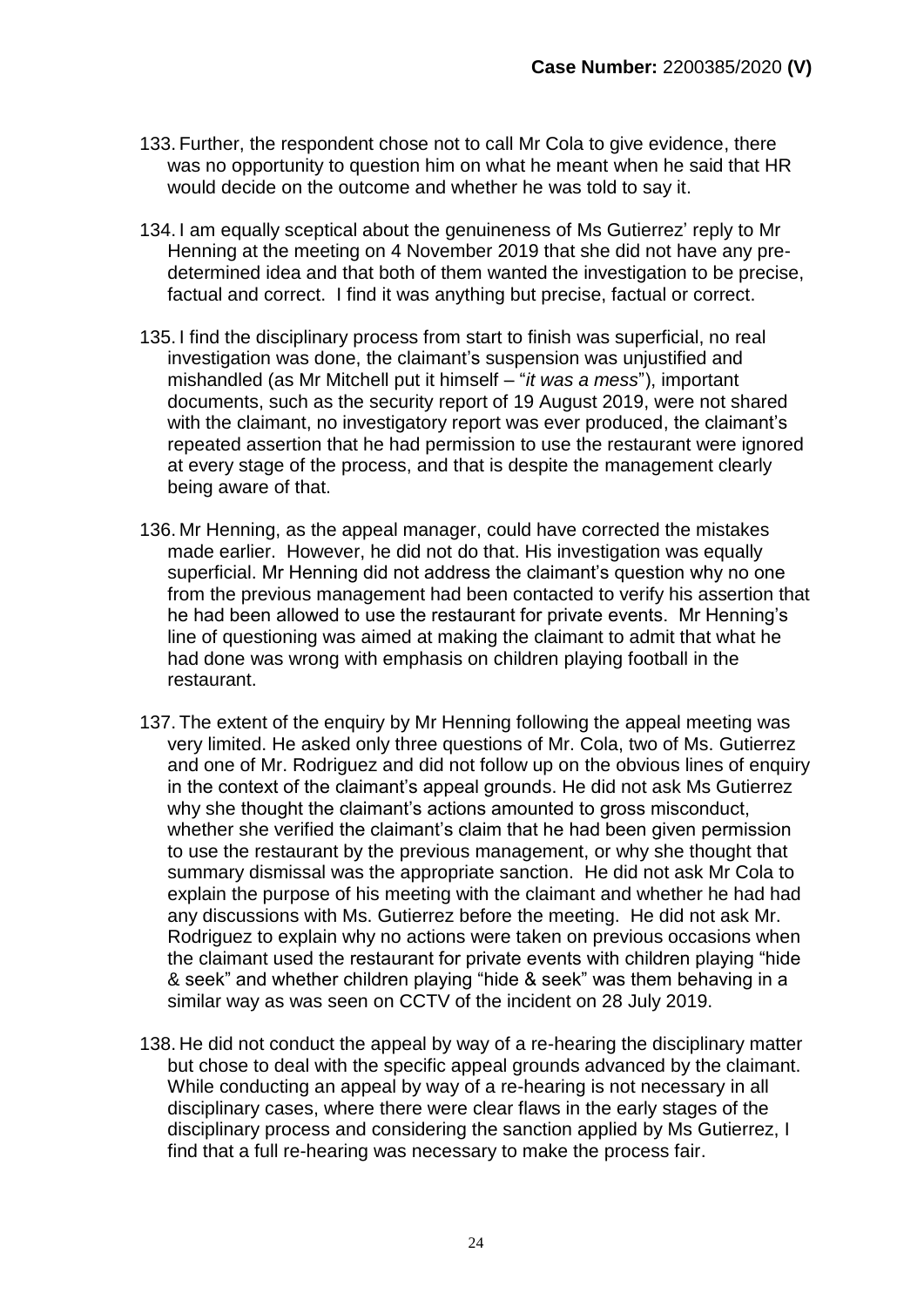- 139. Having dismissed the claimant's arguments Mr Henning concluded that the appeal was "*unfounded*", and the dismissal decision must stand. He did not independently consider whether the claimant was guilty of misconduct and whether the decision to dismiss was the appropriate sanction in the circumstances. Therefore, the reason for the claimant's dismissal remained as it was in the head of Ms Gutierrez when she decided to dismiss him.
- 140. Moreover, I have also considered Mr Henning's reasons for dismissing the claimant's appeal and for confirming his dismissal. I find that this was not for a reason related to the claimant's conduct, but for the reasons set out in paragraph [112](#page-18-0) above. To the extent I must attribute Mr Henning's knowledge to Ms. Gutierrez' decision to dismiss the claimant (Mr. Henning being her direct manager and the respondent's General Manager), I find that such attribution only reaffirms my conclusion that the respondent did not dismiss the claimant for a reason related to his conduct, but for the reasons set out in paragraph [112](#page-18-0) above.
- 141. I find this for the reasons explained in paragraphs [119](#page-20-0) to [138](#page-23-0) and furthermore because Mr Henning admitted that he never informed Mr Cola that he knew of the claimant's use of the restaurant for private events and that he never told the claimant to stop it. He never asked Mr Cola if such use were to be permitted despite telling Mr Dominici that he would do that. He admitted that Mr Cola would not have known of the use.
- 142. The record of the meeting on 22 August 2019 clearly sets out the direction for the management that no action can be taken contrary to the Colas' wishes: "… *we can't forget that we do work for a family, this is the reality and that influence how things are done and how the decisions are made…. I reassured him that moving forward I want to be aligned with his expectations and goals, and I want to be immediately aware of all the information that circulates so we can act on it. … Also, this was also a wake-up call for me to act on some of these things with a different approach and set some action points and deal with them with immediate effect."*
- 143. Mr Dominici agrees: "*I am perfectly aware that I don't work for Marriott, but I am working for the Cola Family."*
- 144. Therefore, I find that none of the three managers (Ms Gutierrez being the direct report of Mr Henning) had any independence in this matter and would not have taken any decision that was contrary to Mr Cola's wishes. The decisions they were taking were not as a result of them exercising an independent judgment on the matter but were dictated by what they considered necessary to arrive to the predetermined outcome.
- 145. For the same reasons I find that the decision to dismiss the claimant was not because the respondent thought they could operate without him and was looking to cut costs. While Mr Henning might not have been too concerned about the claimant's departure, given his apparent views as to the claimant's value to the business (see paragraph [34](#page-5-0)[33\)](#page-5-1), neither he nor Ms Gutierrez nor Mr Dominici were able to make an independent decision as to the claimant's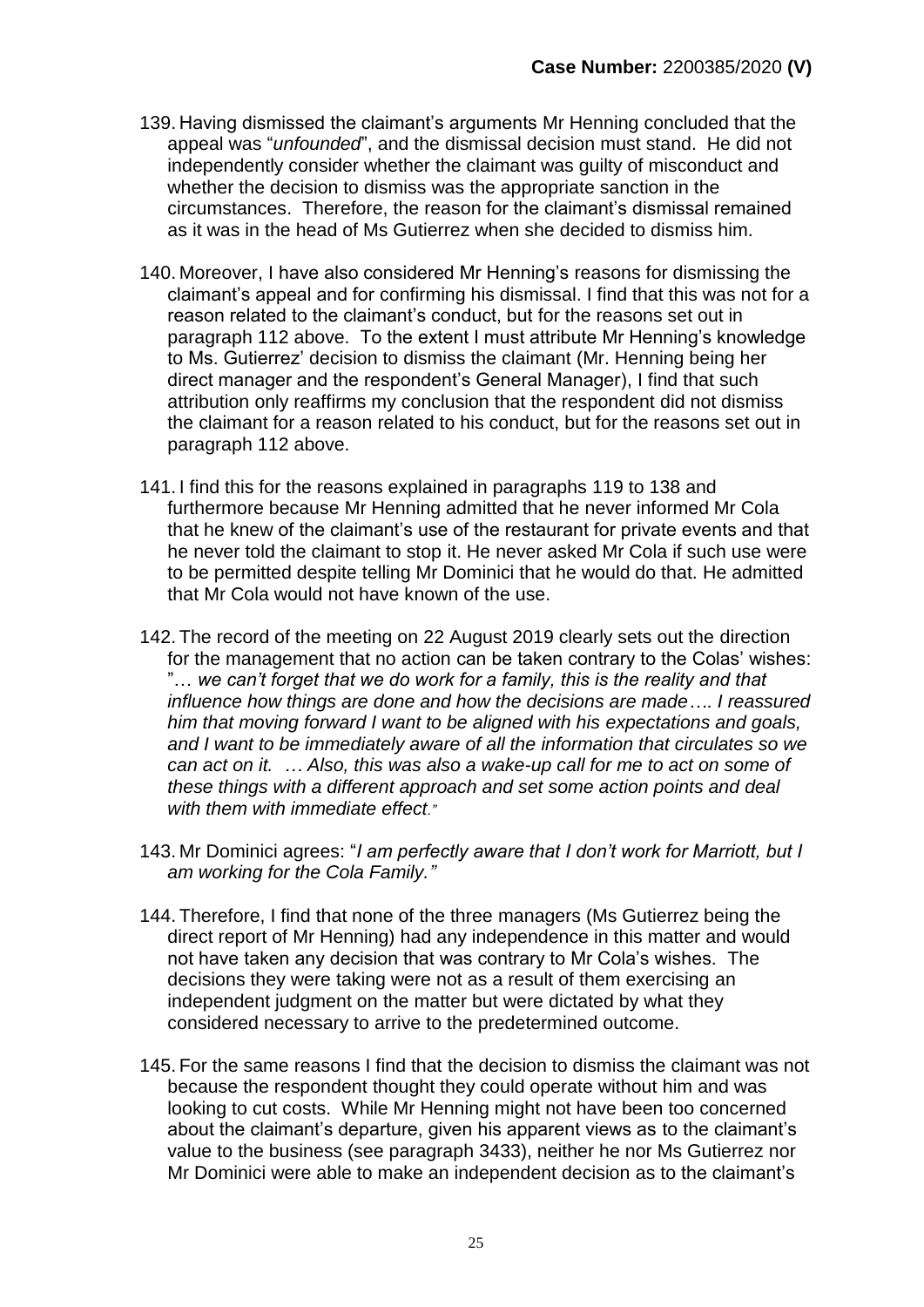future with the respondent, and they would not have dismissed him for that reason, if that was contrary to Mr Cola's wishes.

- <span id="page-25-0"></span>146. I asked Mr Henning why the respondent, having decided that the claimant's conduct was so seriously wrong that the respondent did not want him to be part of their business with immediate effect, but was still happy to be associated with the claimant's name and continued to trade under it. Mr Henning replied that they had not looked at the matter "*in that way*", which I took as suggesting that Mr Henning and other senior managers at respondent never considered that the claimant conduct was so blameworthy that they needed to sever all associations with him.
- 147. The respondent's case is that the decision to dismiss the claimant was not made by Mr Cola and therefore, as Mr Mitchell accepted, I cannot attribute Mr Cola's reasons as to why the claimant should be dismissed to the respondent's reason for dismissing him.
- 148. However, if the correct legal position (on the authority of *Royal Mail Group Ltd v Jhuti 2020 IRLR 129, SC.* as applied in in *[Uddin v London Borough](https://uk.westlaw.com/Link/Document/FullText?findType=Y&serNum=2050349173&pubNum=8105&originatingDoc=IF7ECDC6055E011E79153C39CF1D5DBAB&refType=UC&originationContext=document&transitionType=CommentaryUKLink&contextData=%28sc.Category%29&comp=books)  [of Ealing EAT 0165/19](https://uk.westlaw.com/Link/Document/FullText?findType=Y&serNum=2050349173&pubNum=8105&originatingDoc=IF7ECDC6055E011E79153C39CF1D5DBAB&refType=UC&originationContext=document&transitionType=CommentaryUKLink&contextData=%28sc.Category%29&comp=books)*) is that Mr Cola's (him being the ultimate controlling mind of the respondent) reason for which he had decided and caused the respondent to dismiss the claimant should be attributed to the respondent's decision to dismiss, I find that the dismissal (albeit then it would have been for a reason related to the claimant's conduct) would still be unfair for the reasons set out below.
- 149. Given my findings as to the real reason for the claimant's dismissal, it follows that the respondent has failed to show that it dismissed the claimant for a reason related to his conduct and, therefore the dismissal was unfair.
- 150. Given my decision on the first issue, I do not need to deal with issues 2 to 6. However, since my decision that the true reason for the dismissal was not related to the claimant's conduct is based on inferences I had to draw in the absence of direct evidence from Ms Gutierrez, I shall deal with those issues on the basis as if the real reason was related to the claimant's conduct. On that basis I reach the following conclusions.

#### **2) Did the Respondent conduct a reasonable investigation as was warranted in the circumstances?**

151. For the reasons set out in paragraphs above I find the respondent did not conduct a reasonable investigation (see paragraphs [69](#page-11-0) to [76](#page-12-0) and [135\)](#page-23-1).

#### **3) Did the Respondent have reasonable grounds to believe that the Claimant was guilty of the misconduct?**

152. For the reasons set out in paragraphs [42](#page-6-0) to [56](#page-7-1) and [135](#page-23-1) to [146](#page-25-0) above I find the respondent did not have reasonable grounds to believe that the claimant was guilty of the misconduct. It was known to the respondent that the claimant had been using the restaurant for private events and those events involved children playing in the restaurant. The respondent failed to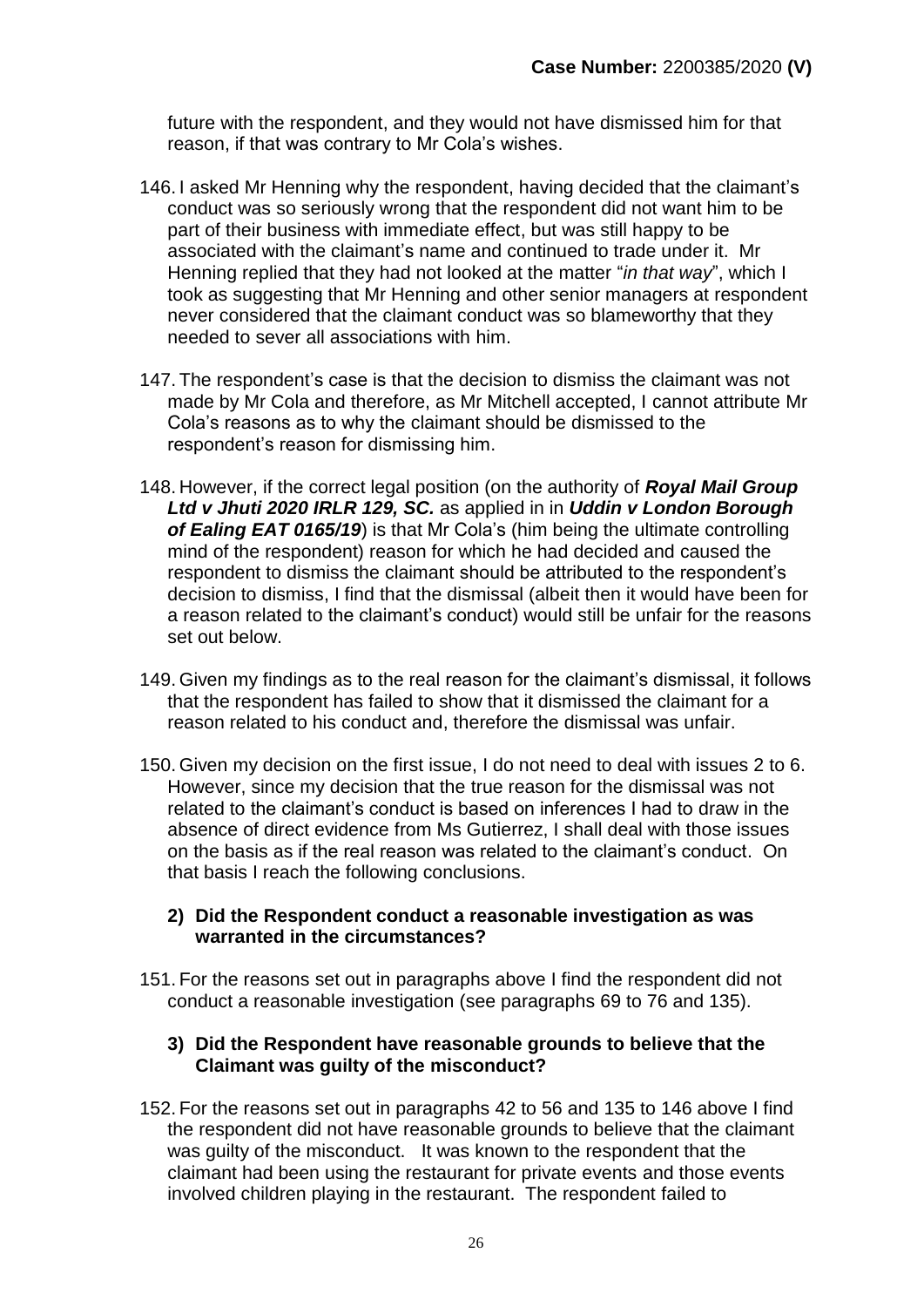investigate the matter until Mr Cola decided that the claimant's conduct was unacceptable and should be punished.

#### **4) Did the Respondent have a genuine belief that the Claimant was guilty of the misconduct?**

153. For the reasons set out in paragraphs [42](#page-6-0) to [56](#page-7-1) and [135](#page-23-1) to [146](#page-25-0) above and my conclusions in paragraph [112](#page-18-0) I find the respondent did not have a genuine belief that the claimant was guilty of the misconduct.

#### **5) Was the decision to dismiss within the range of reasonable responses open to a reasonable employer on the facts?**

154. I find the decision to dismiss was not within the range of reasonable responses open to a reasonable employer. I am not satisfied that the respondent genuinely considered that the claimant's conduct was gross misconduct, it failed to conduct a reasonable and fair investigation to enable it to come to that conclusion, and it failed to consider alternative sanctions. It failed to take into account the claimant's clean disciplinary record and his exemplary service. I find that in the circumstances the decision to dismiss fell outside the range of reasonable responses open to a reasonable employer.

#### **6) Did the Respondent adopt a fair procedure?**

155. I find that the respondent did not adopt a fair procedure. The outcome was predetermined, and the entire disciplinary process was a "side show". The stark inconsistency between the treatment of the "incidents" of 10<sup>th</sup> and 17<sup>th</sup> March 2019 and the lunch of 28 July 2019 speaks for itself. Mr Dominici and Mr Henning "serving" their warnings, including for not dealing with the lunch matter as Mr Cola thought it should have been dealt with, demonstrates that they lacked independence and were under considerable pressure to achieve the result Mr Cola either expressly communicated to Mr Henning, or Mr Henning thought Mr Cola expected to see. Mr Henning admitted that no thought was given to have the matter investigated and the disciplinary process conducted by other independent individuals. In the circumstances I find that would have been necessary to achieve a fair procedure. In short, I find that after the meeting in Monaco between Mr Henning and the Colas, "the writing was on the wall" for the claimant, and there was nothing he could have said or done during the disciplinary process, which would have made the predetermined outcome any different.

#### **7) If a fair procedure was not used would the Claimant have been fairly dismissed in any event and/or to what extent and when?**

156. I find that the claimant would not have been fairly dismissed for a reason related to his conduct in any event. I say that because a fair procedure would have shown that the claimant had been given permission to use the restaurant for private events by the management (which the respondent knew anyhow but ignored) and that should have been taken into account in deciding on the appropriate sanction. Although by facilitating and allowing children to play with a football in the restaurant and leaving them unsupervised, his use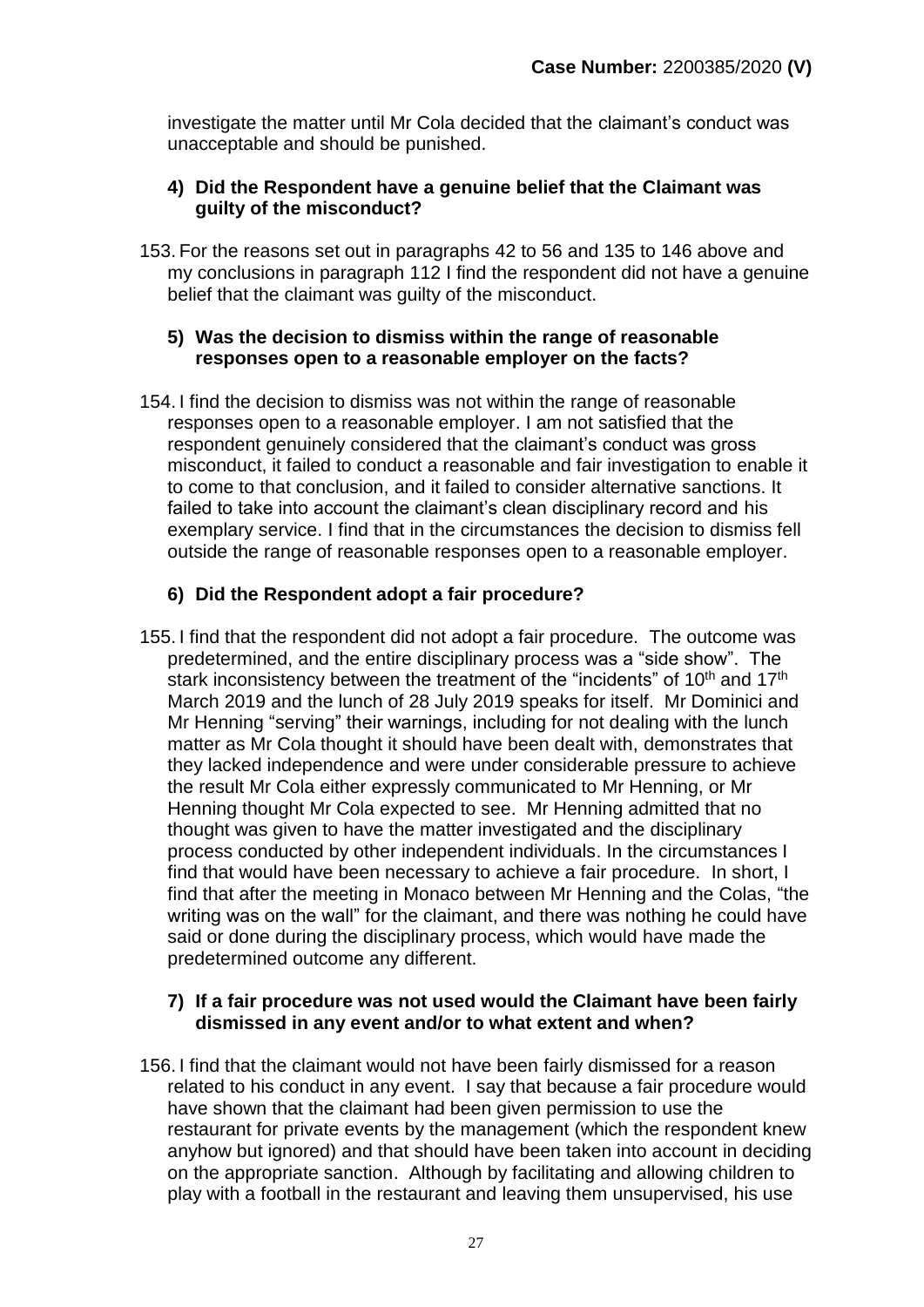of the restaurant on that occasion went beyond what reasonably could have been understood to be allowed by the standing management's permission, nevertheless, considering the claimant's long and exemplary service and clean disciplinary record those "offences" were not serious enough for a reasonable employer to decide that the claimant was guilty of gross misconduct and that dismissal was the appropriate sanction.

- 157. The respondent did not plead in the alternative and did not argue that it would have dismissed the claimant in any event for some other substantial reason (for example, because it lost trust and confidence in the claimant or was put under pressure by Mr Cola to dismiss the claimant) and that such dismissal would have been fair. In the absence of any such submissions and supporting evidence it would be impermissibly speculative for me to find what would have happened if the respondent had sought to dismiss the claimant for such other reason. However, if in dismissing the claimant for such other reason the respondent would have adopted the same or substantially the same procedure as it did for dismissing him for the purported reason of his conduct, I find that such dismissal would still be unfair, because the procedural flaws in that process, which would have made such dismissal falling outside the range of reasonable responses.
- 158. I understand the respondent intends to argue at the remedy hearing that the claimant would have been either placed on furlough or dismissed for reason of redundancy in March 2020 or November 2020. This issue has not been argued at the hearing on liability and therefore I make no decision on it at this stage. This issue will now be explored at the remedy hearing.

#### **8) If the dismissal was unfair, did the Claimant contribute to his dismissal by culpable conduct?**

159. I find the claimant did contribute to his dismissal by culpable conduct. Under section 123(6) of ERA, states that the claimant's actions must cause or contribute to his dismissal "*to any extent*" and therefore the claimant's culpable or blameworthy conduct need not be the sole or even the main cause of the dismissal. I find that the claimant's conduct, in so far as it relates to him allowing children to play in the restaurant with a football and by facilitating it by setting up improvised goals and by not supervising them properly thus allowing them to engage in other activities which could reasonably be seen in that setting as being objectionable (taking sugar cubes with their hands from sugar bowls on the tables laid for breakfast, jumping wrestling and doing headstands on the sofa-bench) was culpable. I find it went beyond the scope of his permission to use the restaurant to host private events, it was disrespectful and caused offence to the owners of the restaurant. The claimant admits that it was "silly". He also admits that he did not see children drinking tabasco sauce or picking up sugar cubes and accepts that he would have stopped them if he had. This conduct triggered a chain of events that resulted in the claimant's dismissal. I do not find that there were any intervening events that broke that causation link. Therefore, I find the claimant's culpable conduct causally connected to his dismissal.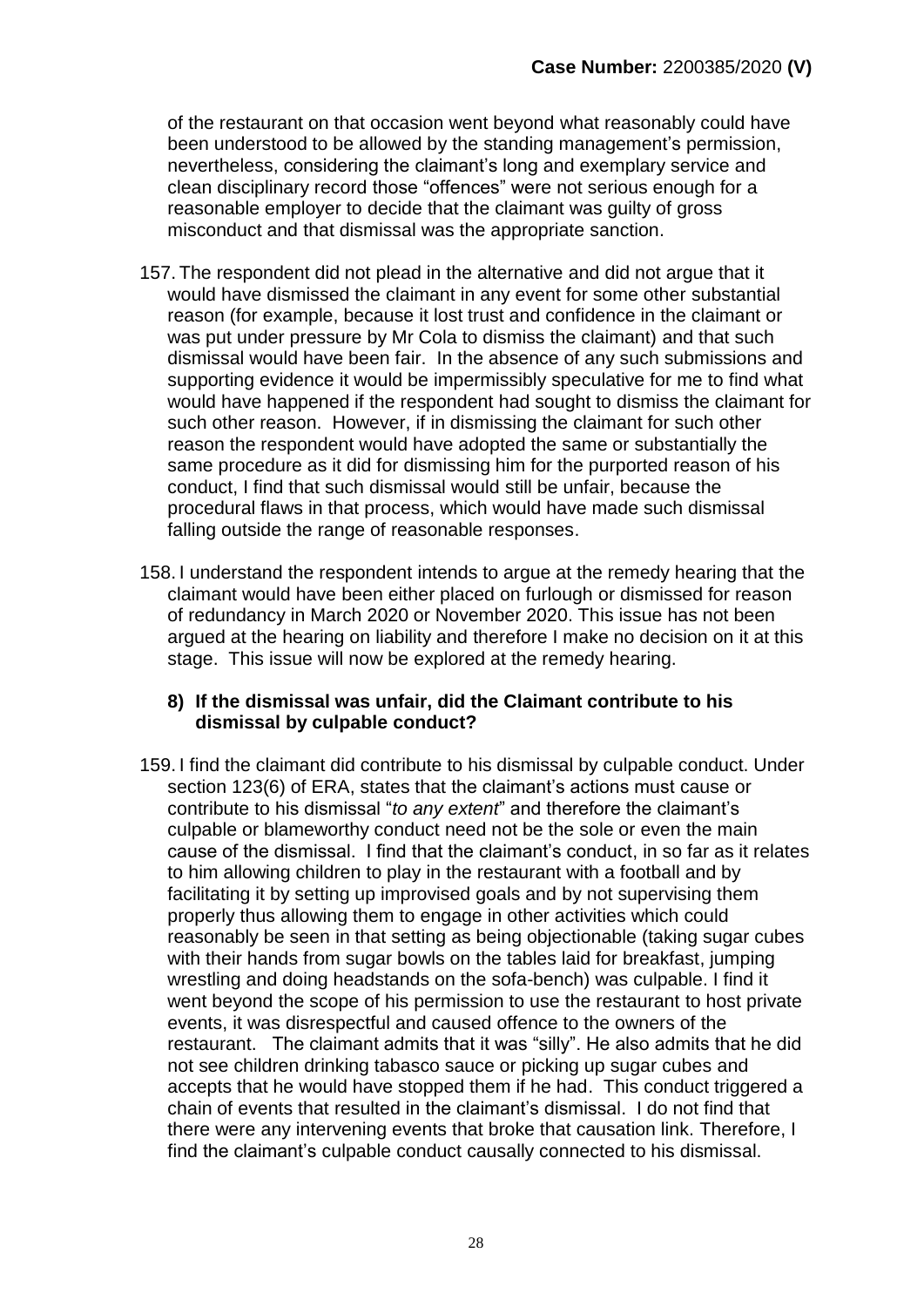- 160. I find that Mr Cola did not know that the claimant had been allowed to by the previous management and had been using the restaurant for private events many times in the past. He also did not know that the current management knew of such use and never told the claimant to stop it. I assume that Mr Cola and his father are reasonable and fair-minded gentlemen. I, therefore, find that there is a strong possibility that their reaction to the claimant's conduct would have been less extreme if they knew all those facts. Nevertheless, I find that the claimant's conduct was culpable and contributed to his dismissal by 30%.
- 161. I wish to emphasise that this finding does not mean that I find the conduct of the two boys blameworthy or culpable. Firstly, I am not sitting in judgment on their conduct. Moreover, I find their behaviour in the restaurant was nothing out of the ordinary and would not have been seen unusual of two young boys at home being slightly bored while their parents entertain guests.
- 162. Finally, while strongly disapproving the Hotel's management decisions and actions with respect to the claimant in this case, my judgment should not be read as castigating all former and current employees and managers of the Hotel and the restaurant.
- 163. Having decided the liability issues, the matter shall now proceed to determine the four remaining issues on remedy.

\_\_\_\_\_\_\_\_\_\_\_\_\_\_\_\_\_\_\_\_\_\_\_\_\_\_\_\_\_\_\_\_ Employment Judge P Klimov London Central Region

Dated :10 December 2020

Sent to the parties on:

10<sup>th</sup> Dec 2020

For the Tribunals Office

#### **Public access to employment tribunal decisions**

Judgments and reasons for the judgments are published, in full, online at www.gov.uk/employment-tribunal-decisions shortly after a copy has been sent to the claimant (s) and respondent(s) in a case.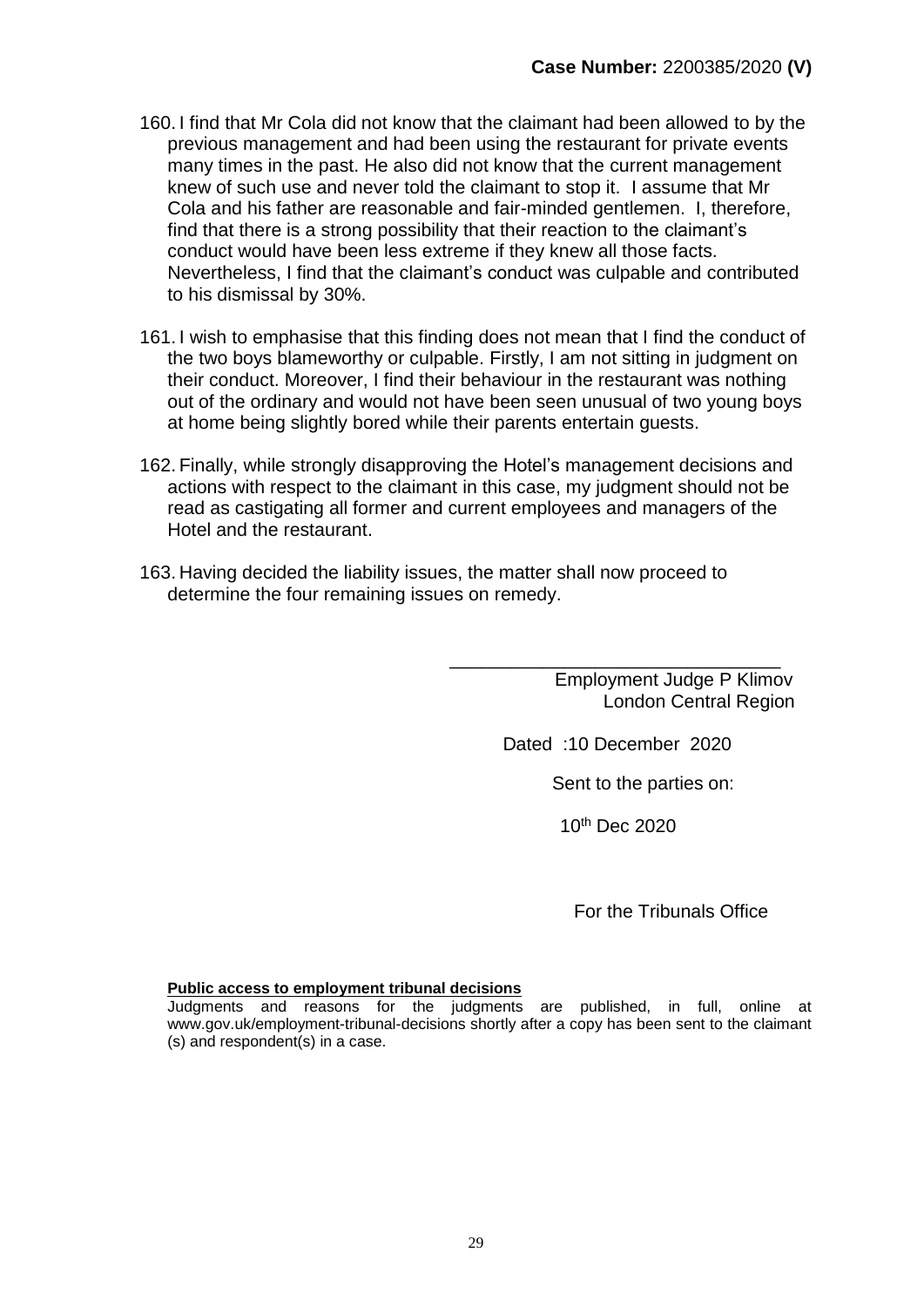### **AGREED LIST OF ISSUES \_\_\_\_\_\_\_\_\_\_\_\_\_\_\_\_\_\_\_\_\_\_\_\_\_\_\_\_\_\_\_\_\_\_\_\_\_\_\_\_\_\_\_\_\_\_\_\_\_\_\_\_\_\_\_\_\_\_\_\_\_\_\_**

**\_\_\_\_\_\_\_\_\_\_\_\_\_\_\_\_\_\_\_\_\_\_\_\_\_\_\_\_\_\_\_\_\_\_\_\_\_\_\_\_\_\_\_\_\_\_\_\_\_\_\_\_\_\_\_\_\_\_\_\_\_\_\_**

#### **Unfair Dismissal**

- 1. What was the reason for the dismissal? The Respondent alleges that it was a reason related to conduct, which is a potentially fair reason under s.98(2) ERA 1996.
- 2. Did the Respondent conduct a reasonable investigation as was warranted in the circumstances?
- 3. Did the Respondent have reasonable grounds to believe that the Claimant was guilty of the misconduct?
- 4. Did the Respondent have a genuine belief that the Claimant was guilty of the misconduct?
- 5. Was the decision to dismiss within the range of reasonable responses open to a reasonable employer on the facts?
- 6. Did the Respondent adopt a fair procedure?
- 7. If a fair procedure was not used would the Claimant have been fairly dismissed in any event and/or to what extent and when?
- 8. If the dismissal was unfair, did the Claimant contribute to his dismissal by culpable conduct?

#### **2) Remedy**

9. Is the Claimant entitled to compensation?